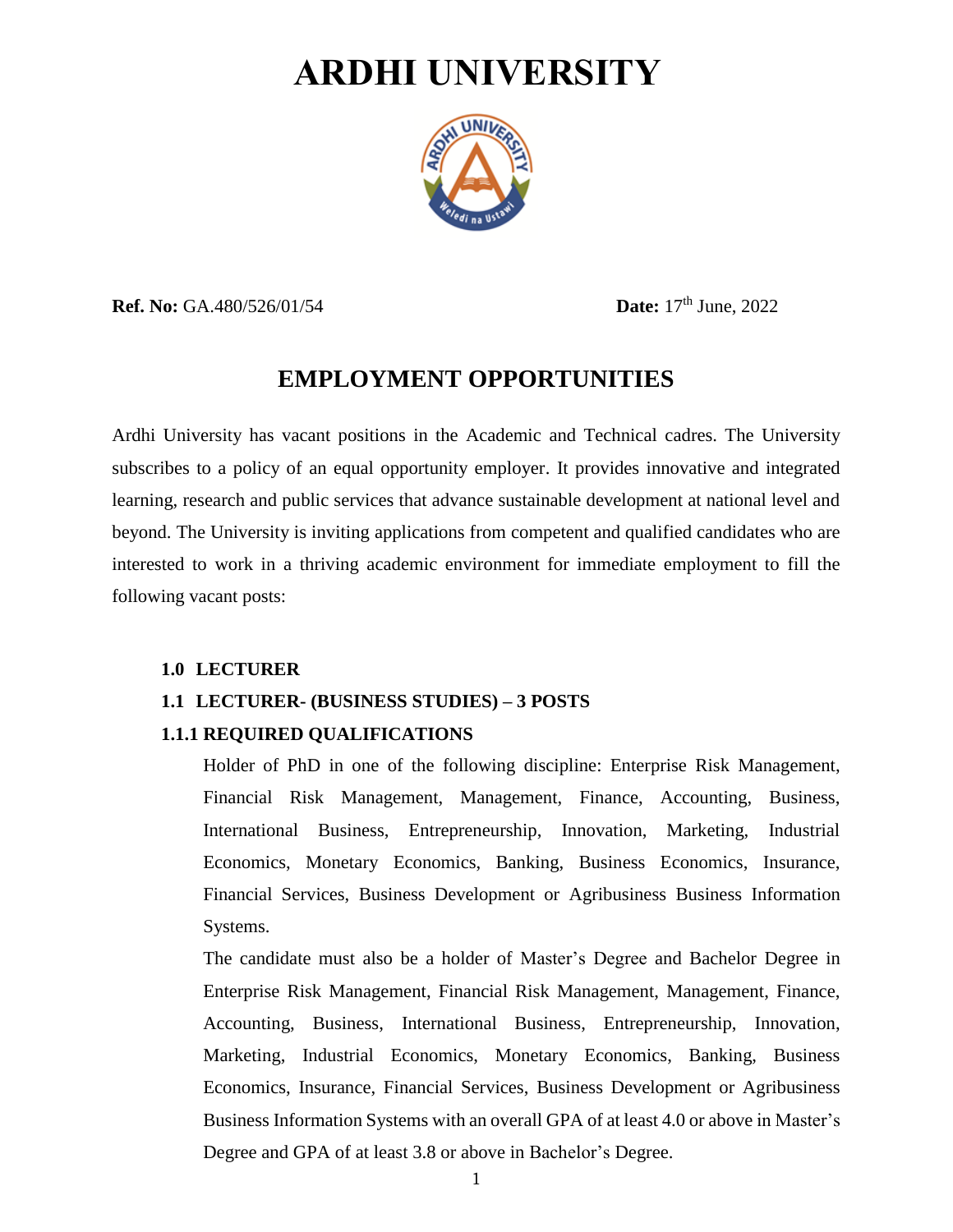#### **1.1.2 DUTIES AND RESPONSIBILITIES OF A LECTURER**

- i) To undertake an induction, course in pedagogic skills for those who had none before;
- ii) To carry out lectures, conduct tutorials, seminars and practicals for undergraduate and postgraduate programmes;
- iii) To mentor junior staff in relevant fields;
- iv) To participate/ contribute in curriculum development;
- v) To participate in developing and managing various University/Constituent colleges activities;
- vi) To undertake research and publish/disseminate results;
- vii) To carry out consultancy and community services;
- viii) To write teaching manuals and compendia;
- ix) To supervise field practical's, undergraduate special projects, Masters and PhD dissertations/theses;
- x) To attend/organize workshops, conferences and symposia; and,
- xi) To perform any other duties that may be assigned by the relevant authorities.  **Salary Scale:** PUTS 3

#### **2.0 ASSISTANT LECTURER**

# **2.1 ASSISTANT LECTURER** – (**LAND MANAGEMENT VALUATION) - 1 POST**

#### **2.1.1 REQUIRED QUALIFICATIONS**

Holder of Master's Degree in one of the following; Real Estate or Housing Finance with an overall GPA of 4.0 or above and Bachelor Degree in one of the following; Land Management and Valuation, Property and Facilities Management, Property Studies, with an overall GPA of at least 3.8 or above.

#### **2.1.2 DUTIES AND RESPONSIBILITIES OF ASSISTANT LECTURER**

- i) To undergo an induction, course in pedagogic skills for those who had none before;
- ii) To carry out lectures, conduct tutorials, seminars and practical for undergraduate programmes;
- iii) To prepare and present case studies;
- iv) To conduct and publish/disseminate research results;
- v) To recognize students having difficulties, intervene and provide help and support;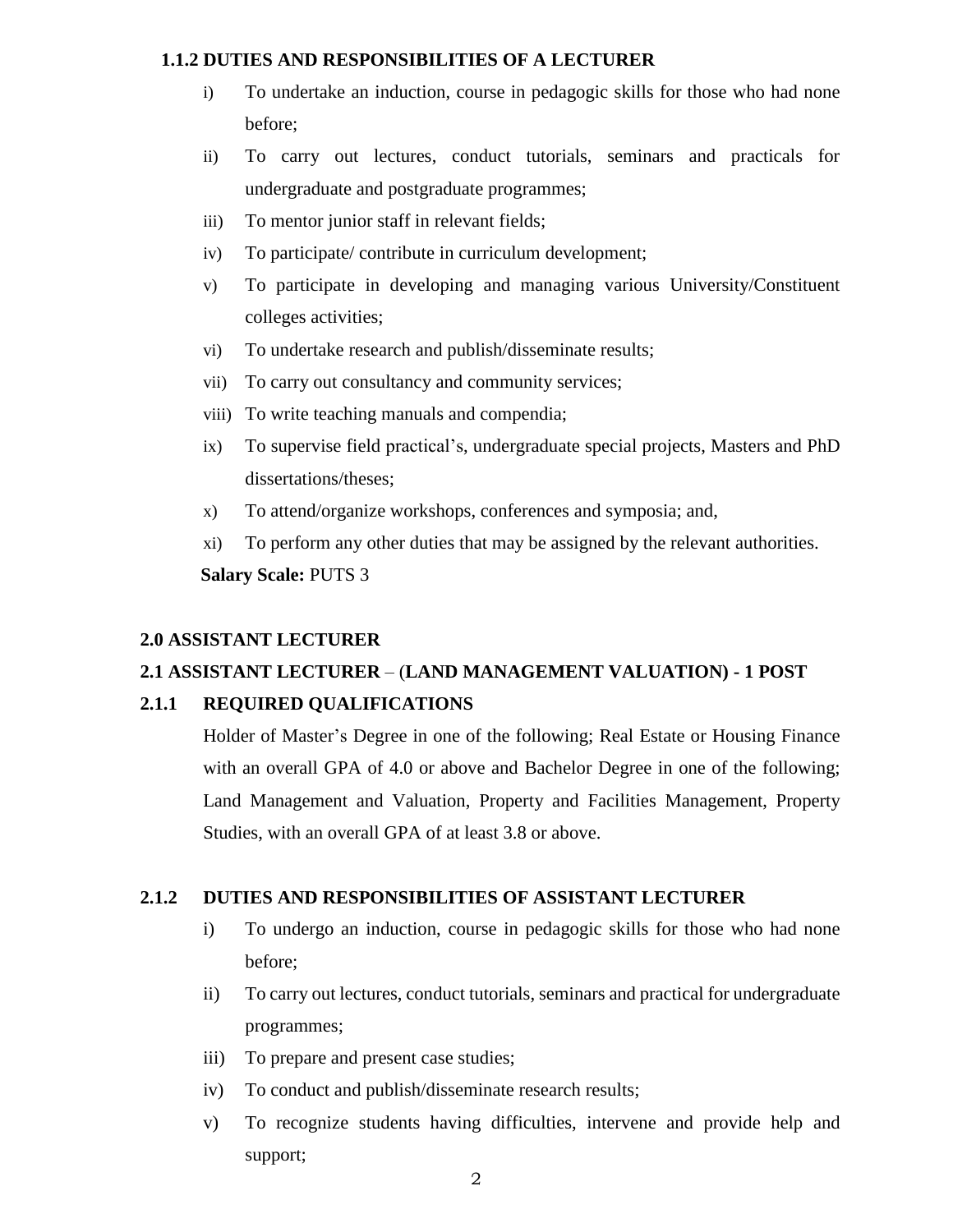- vi) To participate in consultancies and community services under supervision;
- vii) To attend workshops, conferences and symposia; and,

viii) To perform any other duties that may be assigned by the relevant authorities. **Salary Scale:** PUTS 2

#### **2.2 ASSISTANT LECTURER –(BANKING) - 1 POST**

#### **2.2.1 REQUIRED QUALIFICATIONS**

Holder of Master's Degree in one of the following; Monetary Economics and Banking, Banking and Insurance, Banking and Financial Services or Banking and Finance Financial Administration (Finance and Banking), Business Administration (Banking and Finance) with an overall GPA of at least 4.0 or above and Bachelor Degree in one of the following; Monetary Economics and Banking, Banking and Insurance, Banking and Financial Services, Banking and Finance, Financial Administration (Finance and Banking), Business Administration (Banking and Finance) with an overall GPA of at least 3.8 or above.

#### **2.2.2 DUTIES AND RESPONSIBILITIES OF ASSISTANT LECTURER**

- i) To undergo an induction, course in pedagogic skills for those who had none before;
- ii) To carry out lectures, conduct tutorials, seminars and practical for undergraduate programmes;
- iii) To prepare and present case studies;
- iv) To conduct and publish/disseminate research results;
- v) To recognize students having difficulties, intervene and provide help and support;
- vi) To participate in consultancies and community services under supervision;
- vii) To attend workshops, conferences and symposia; and,

viii) To perform any other duties that may be assigned by the relevant authorities **Salary Scale:** PUTS 2

# **2.3 ASSISTANT LECTURER** (**REAL ESTATE FINANCE AND INVESTMENT)- 1 POST**

#### **2.3.1 REQUIRED QUALIFICATIONS**

Holder of Master's Degree in one of the following; Real Estate Finance and Investment, [Real Estate](https://www.reading.ac.uk/discover/Ready-to-Study/study/2022/real-estate-and-planning-pg/msc-real-estate) Economics and Finance, [Real Estate](https://www.reading.ac.uk/discover/Ready-to-Study/study/2022/real-estate-and-planning-pg/msc-real-estate) Development, [Real](https://www.reading.ac.uk/discover/Ready-to-Study/study/2022/real-estate-and-planning-pg/msc-real-estate-finance)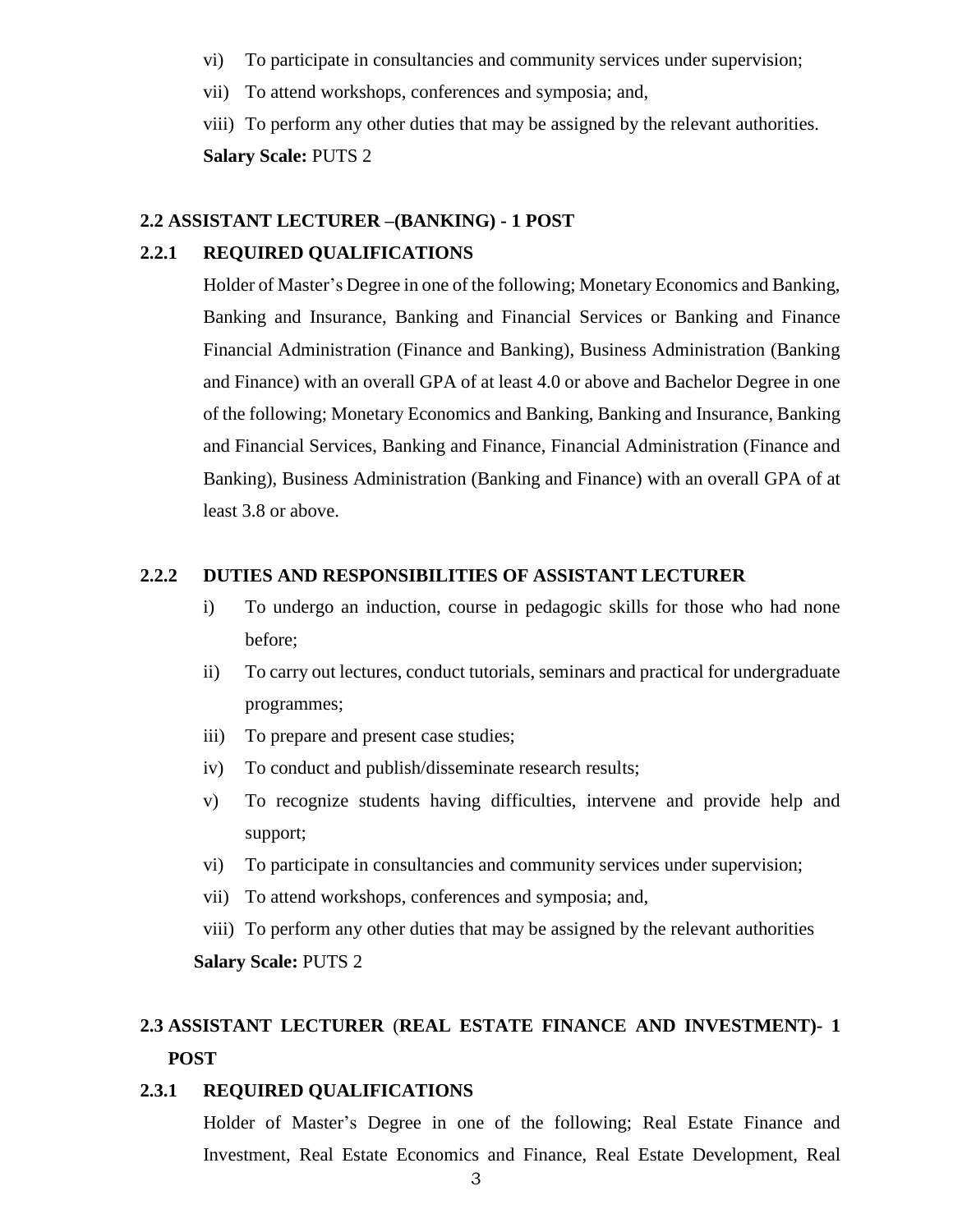[Estate Finance,](https://www.reading.ac.uk/discover/Ready-to-Study/study/2022/real-estate-and-planning-pg/msc-real-estate-finance) Construction Management, Housing Economics, Housing Finance, Financial Services in Real Estate, Real Studies or Real Estate, with an overall GPA of at least 4.0 or above and Bachelor Degree in one of the following; Real Estate Finance Construction Management, Housing Economics, Housing Finance and Investment, [Real Estate](https://www.reading.ac.uk/discover/Ready-to-Study/study/2022/real-estate-and-planning-pg/msc-real-estate) Economics and Finance, Financial Services in Real Estate, [Real Estate](https://www.reading.ac.uk/discover/Ready-to-Study/study/2022/real-estate-and-planning-pg/msc-real-estate) Development, [Real Estate Finance,](https://www.reading.ac.uk/discover/Ready-to-Study/study/2022/real-estate-and-planning-pg/msc-real-estate-finance) [Real Estate](https://www.reading.ac.uk/discover/Ready-to-Study/study/2022/real-estate-and-planning-pg/msc-real-estate) Studies or Real Estate, with an overall GPA of at least 3.8 or above.

#### **2.3.2 DUTIES AND RESPONSIBILITIES OF ASSISTANT LECTURER**

- i) To undergo an induction, course in pedagogic skills for those who had none before;
- ii) To carry out lectures, conduct tutorials, seminars and practical for undergraduate
- a. programmes;
- iii) To prepare and present case studies;
- iv) To conduct and publish/disseminate research results;
- v) To recognize students having difficulties, intervene and provide help and support;
- vi) To participate in consultancies and community services under supervision;
- vii) To attend workshops, conferences and symposia; and,
- viii) To perform any other duties that may be assigned by the relevant authorities. **Salary Scale:** PUTS 2

# **2.4 ASSISTANT LECTURER** (**INFORMATION AND COMMUNICATION TECHNOLOGY) – 1 POST**

### **2.4.1 REQUIRED QUALIFICATIONS**

Holder of Master's Degree in one of the following; Computer Science, Information Technology, Information Systems, Information and Communication Technology and Engineering, Computer and Information Security, Embedded Systems, Computer Engineering, Computer Networks, Data Communication, Machine Learning, Artificial Intelligence or Data Science with an overall GPA of at least 4.0 or above and Bachelor Degree in one of the following; Computer Science, Computer Engineering, Information Technology, Information Systems Management, Business Information Systems, Business Information Technology, Computer and Information Security, Computer Systems and Networks, Software Engineering, Electronic Science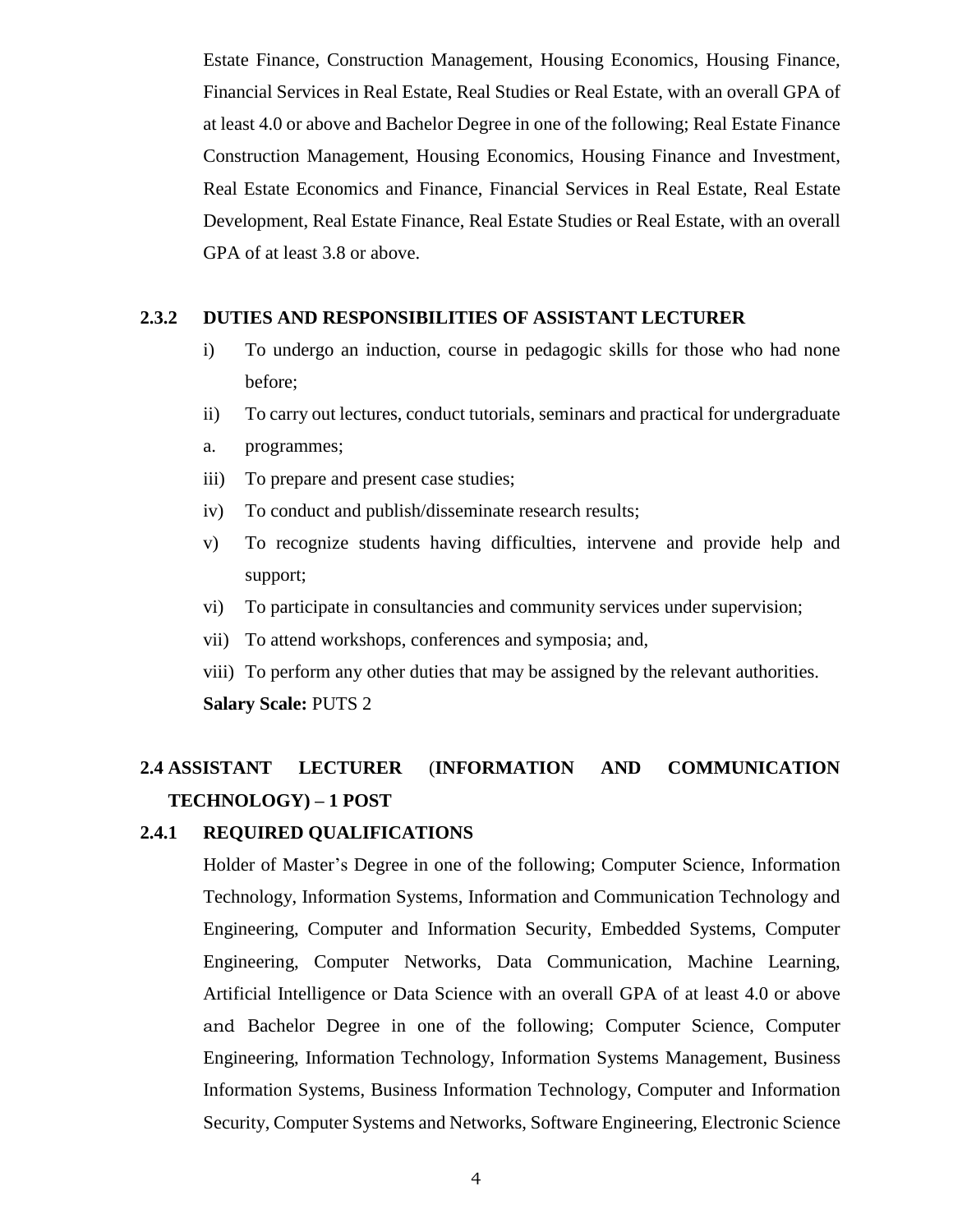and Telecommunication or Telecommunication Engineering, with an overall GPA of at least 3.8 or above.

### **2.4.2 DUTIES AND RESPONSIBILITIES OF ASSISTANT LECTURER**

- i) To undergo an induction, course in pedagogic skills for those who had none before;
- ii) To carry out lectures, conduct tutorials, seminars and practical for undergraduate programmes;
- iii) To prepare and present case studies;
- iv) To conduct and publish/disseminate research results;
- v) To recognize students having difficulties, intervene and provide help and support;
- vi) To participate in consultancies and community services under supervision;
- vii) To attend workshops, conferences and symposia; and,
- viii) To perform any other duties that may be assigned by the relevant authorities. **Salary Scale:** PUTS 2

# **2.5 ASSISTANT LECTURER (GEOMATICS) - 1 POST**

# **2.5.1 REQUIRED QUALIFICATIONS**

Holder of Master's Degree in one of the following; Geomatics, Geodetic Sciences, Land Surveying with an overall GPA of at least 4.0 or above and Bachelor Degree in Geomatics, Geodetic Science, Land Surveying with an overall GPA of at least 3.8 or above.

# **2.5.2 DUTIES AND RESPONSIBILITIES OF ASSISTANT LECTURER**

- i) To undergo an induction, course in pedagogic skills for those who had none before;
- ii) To carry out lectures, conduct tutorials, seminars and practical for undergraduate programmes;
- iii) To prepare and present case studies;
- iv) To conduct and publish/disseminate research results;
- v) To recognize students having difficulties, intervene and provide help and support;
- vi) To participate in consultancies and community services under supervision;
- vii) To attend workshops, conferences and symposia; and,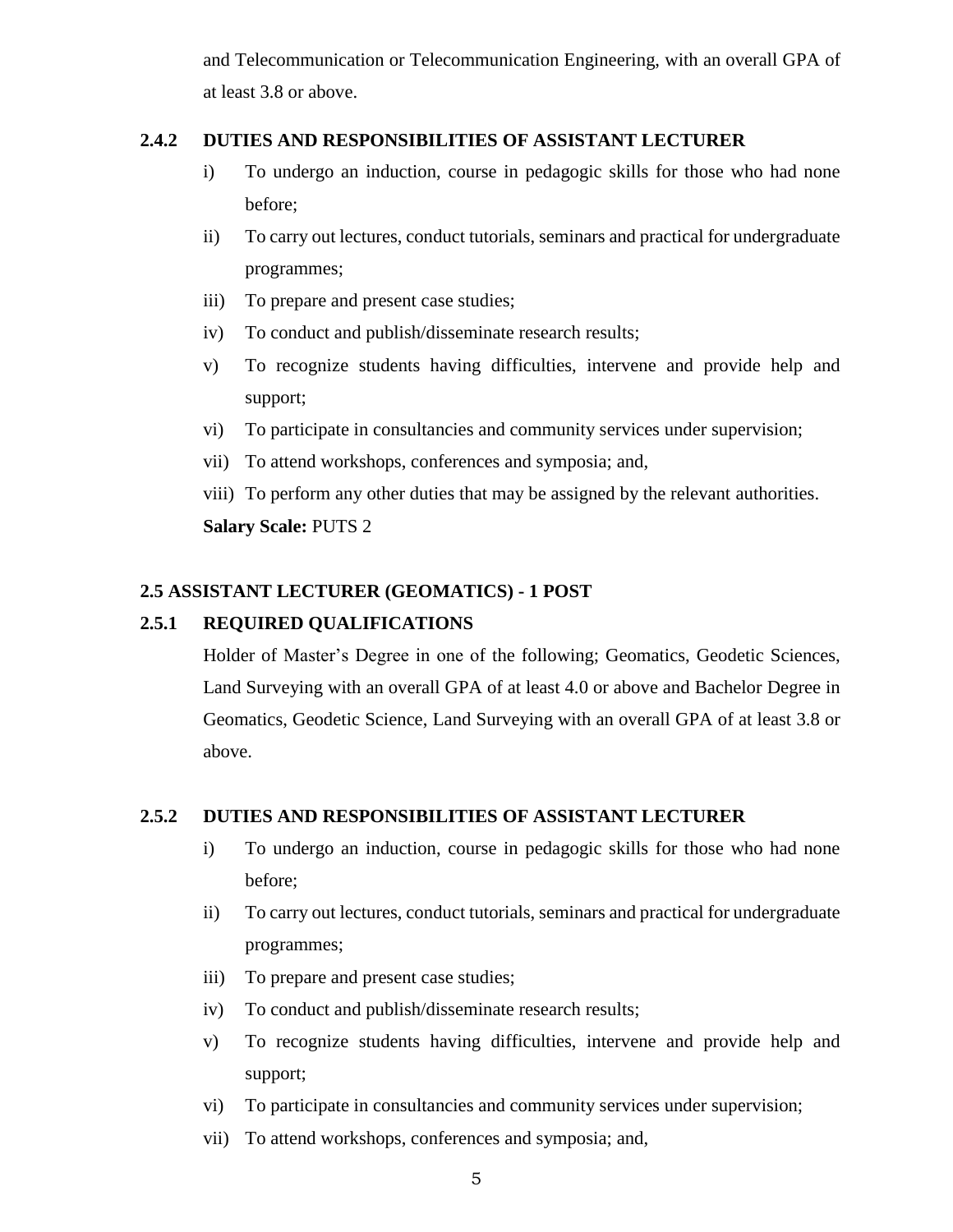viii) To perform any other duties that may be assigned by the relevant authorities **Salary Scale:** PUTS 2

# **2.6 ASSISTANT LECTURER (URBAN AND REGIONAL PLANNING)– 1 POST 2.6.1 REQUIRED QUALIFICATIONS**

Holder of Master's Degree in one of the following; Geographical Information System, Urban Design, Urban Planning Management with at least a GPA of at least 4.0 or above and Bachelor Degree in Urban Design, Urban Planning Management with an overall GPA of at least 3.8 or above.

# **2.6.2 DUTIES AND RESPONSIBILITIES OF ASSISTANT LECTURER**

- i) To undergo an induction, course in pedagogic skills for those who had none before;
- ii) To carry out lectures, conduct tutorials, seminars and practical for undergraduate programmes;
- iii) To prepare and present case studies;
- iv) To conduct and publish/disseminate research results;
- v) To recognize students having difficulties, intervene and provide help and support;
- vi) To participate in consultancies and community services under supervision;
- vii) To attend workshops, conferences and symposia; and,

viii) To perform any other duties that may be assigned by the relevant authorities **Salary Scale:** PUTS 2

# **2.7 ASSISTANT LECTURER (ECONOMICS) – 1 POST**

# **2.7.1 REQUIRED QUALIFICATIONS**

Holder of Master's degree in one of the following; Economics, Statistics, Economics of Development, International Economics and Trade, Business Economics, Economics and Statistics with at least a GPA of at least 4.0 or above and Bachelor Degree in Economics and Statistics, Economics of Development, International Economics and Trade, Business Economics with an overall GPA of at least 3.8 or above.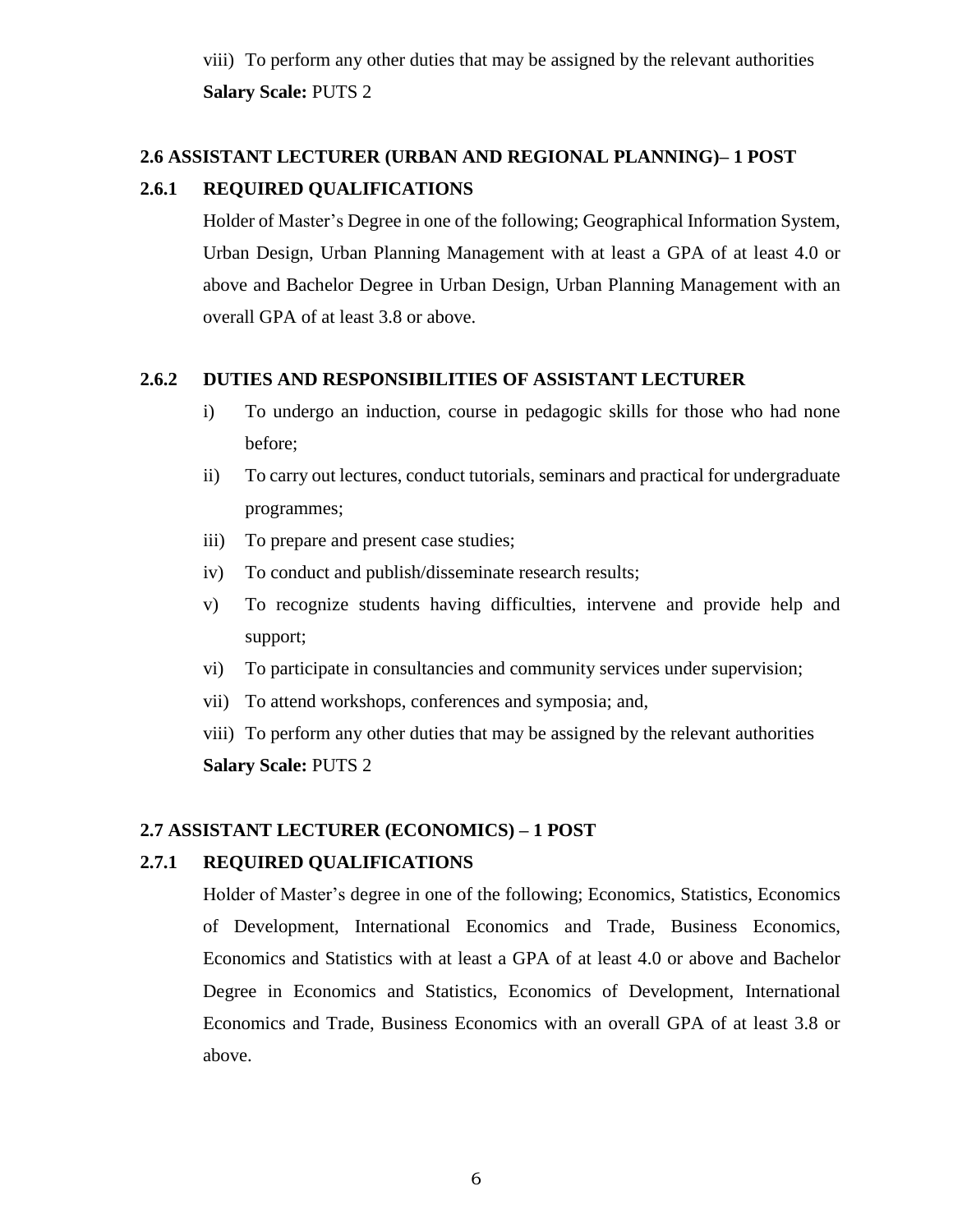#### **2.7.2 DUTIES AND RESPONSIBILITIES OF ASSISTANT LECTURER**

- i) To undergo an induction course in pedagogic skills for those who had none before;
- ii) To carry out lectures, conduct tutorials, seminars and practical for undergraduate programmes;
- iii) To prepare and present case studies;
- iv) To conduct and publish/disseminate research results;
- v) To recognize students having difficulties, intervene and provide help and support;
- vi) To participate in consultancies and community services under supervision;
- vii) To attend workshops, conferences and symposia; and,
- viii) To perform any other duties that may be assigned by the relevant authorities. **Salary Scale:** PUTS 2

# **2.8 ASSISTANT LECTURER (COMMUNITY DEVELOPMENT) – 1 POST**

# **2.8.1 REQUIRED QUALIFICATIONS**

Holder of Master's Degree in one of the following; Community Development, Public Administration, Sociology, Regional Development Planning with a GPA of at least 4.0 or above and Bachelor Degree in Community Development, Public Administration, Sociology, Regional Development Planning with an overall GPA of at least 3.8 or above.

#### **2.8.2 DUTIES AND RESPONSIBILITIES**

- i) To undergo an induction course in pedagogic skills for those who had none before;
- ii) To carry out lectures, conduct tutorials, seminars and practical for undergraduate programmes;
- iii) To prepare and present case studies;
- iv) To conduct and publish/disseminate research results;
- v) To recognize students having difficulties, intervene and provide help and support;
- vi) To participate in consultancies and community services under supervision;
- vii) To attend workshops, conferences and symposia; and,
- viii) To perform any other duties that may be assigned by the relevant authorities. **Salary Scale:** PUTS 2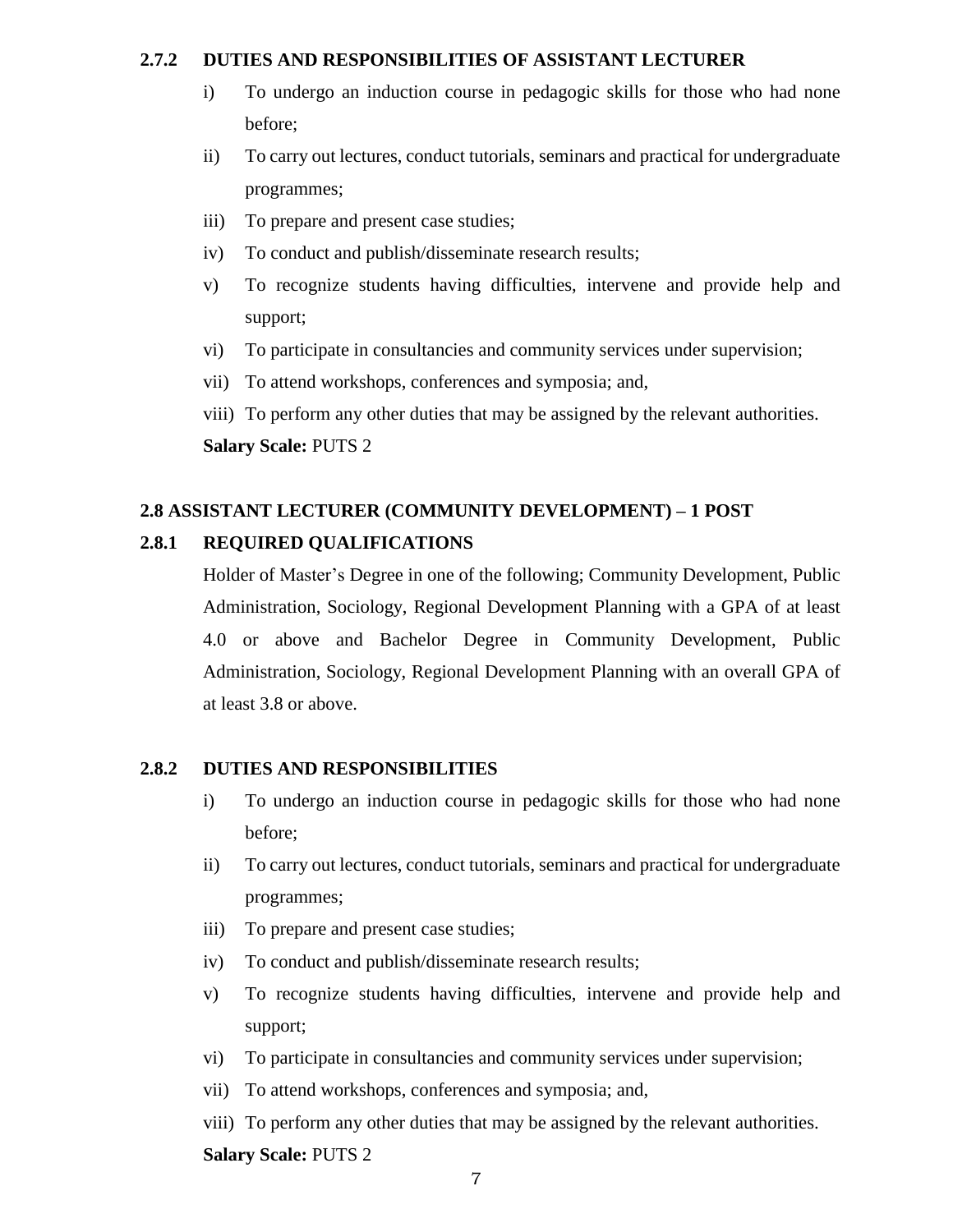#### **2.9 ASSISTANT LECTURER (ARCHITECTURE) – 1 POST**

#### **2.9.1 REQUIRED QUALIFICATIONS**

Holder of Master's Degree in Architecture or Technology in Architecture with a GPA of at least 4.0 or above and Bachelor Degree of Architecture or Technology in Architecture with a GPA of at least 3.8 or above

#### **2.9.2 DUTIES AND RESPONSIBILITIES OF ASSISTANT LECTURER**

- i) To undergo an induction course in pedagogic skills for those who had none before;
- ii) To carry out lectures, conduct tutorials, seminars and practical for undergraduate programmes;
- iii) To prepare and present case studies;
- iv) To conduct and publish/disseminate research results;
- v) To recognize students having difficulties, intervene and provide help and support;
- vi) To participate in consultancies and community services under supervision;
- vii) To attend workshops, conferences and symposia; and,
- viii) To perform any other duties that may be assigned by the relevant authorities. **Salary Scale:** PUTS 2

#### **2.10 ASSISTANT LECTURER (BUILDING ECONOMICS) – 1 POST**

#### **2.10.1 REQUIRED QUALIFICATIONS**

Holder of Master's Degree in one of the following; Construction Economics and Management, Engineering Management, Project Management, Construction Management, Building and Construction Technology with at least a GPA of at least 4.0 or above and Bachelor Degree in Construction Management or Building Economics with a GPA of at least 3.8 or above

#### **2.10.2 DUTIES AND RESPONSIBILITIES OF ASSISTANT LECTURER**

- i) To undergo an induction course in pedagogic skills for those who had none before;
- ii) To carry out lectures, conduct tutorials, seminars and practical for undergraduate programmes;
- iii) To prepare and present case studies;
- iv) To conduct and publish/disseminate research results;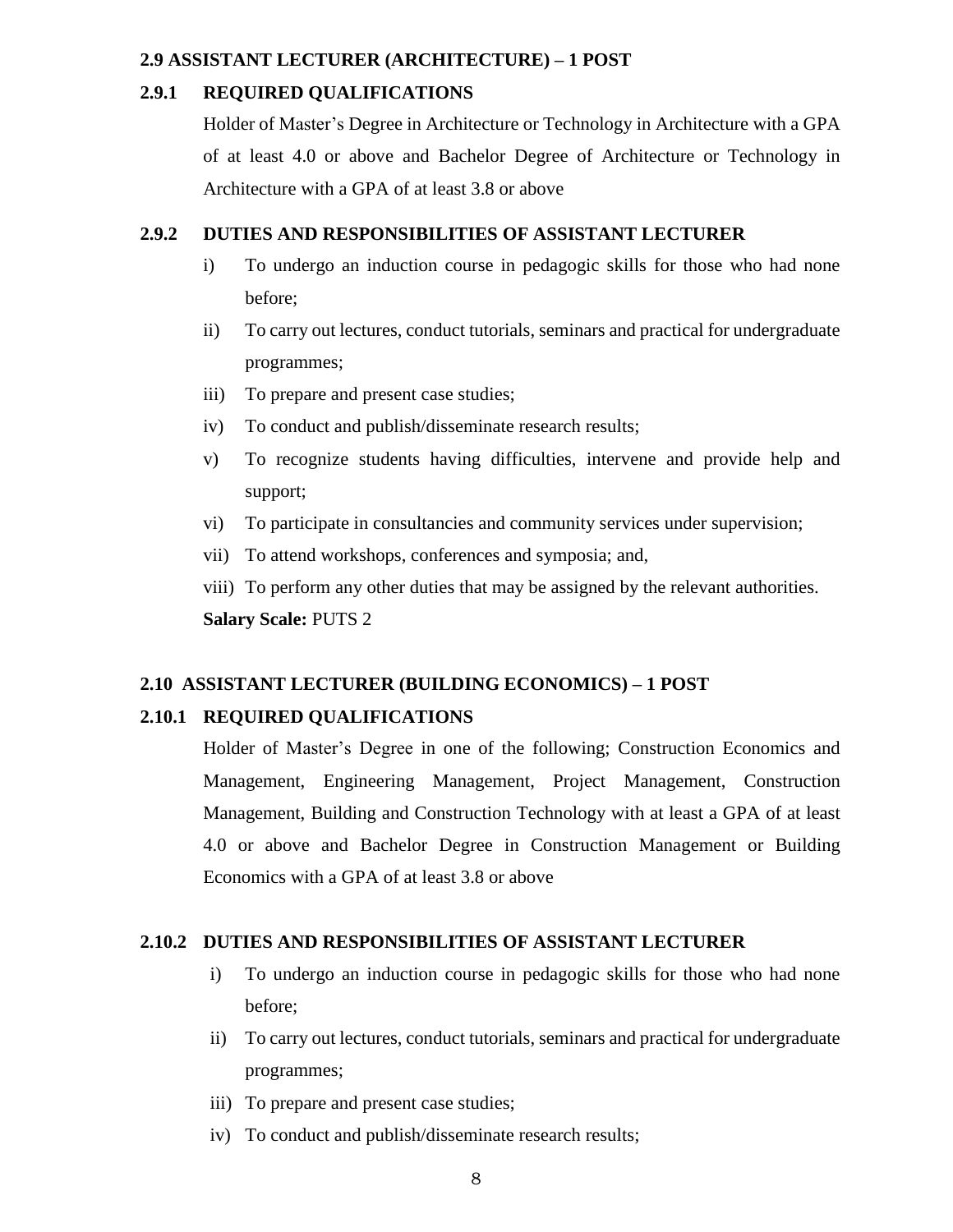- v) To recognize students having difficulties, intervene and provide help and support;
- vi) To participate in consultancies and community services under supervision
- vii) To attend workshops, conferences and symposia; and,

viii) To perform any other duties that may be assigned by the relevant authorities. **Salary Scale:** PUTS 2

#### **2.11 ASSISTANT LECTURER (INTERIOR DESIGN)– 1 POST**

#### **2.11.1 REQUIRED QUALIFICATIONS**

Holder of Master's Degree in Interior Design with an overall GPA of at least 4.0 or above and Bachelor Degree in Interior Design with an overall GPA of at least 3.8 and above.

#### **2.11.2 DUTIES AND RESPONSIBILITIES OF ASSISTANT LECTURER**

- i) To undergo an induction course in pedagogic skills for those who had none before;
- ii) To carry out lectures, conduct tutorials, seminars and practical for undergraduate programmes;
- iii) To prepare and present case studies;
- iv) To conduct and publish/disseminate research results;
- v) To recognize students having difficulties, intervene and provide help and support;
- vi) To participate in consultancies and community services under supervision
- vii) To attend workshops, conferences and symposia; and,
- viii) To perform any other duties that may be assigned by the relevant authorities. **Salary Scale:** PUTS 2

# **2.12 ASSISTANT LECTURER (ENVIRONMENTAL TECHNOLOGY AND MANAGEMENT) - 1 POST**

#### **2.12.1 REQUIRED QUALIFICATIONS**

Holder of Master's Degree in Environmental Technology and Management with a GPA of at least 4.0 or above and Bachelor Degree in one of the following; Environmental Engineering, Environmental Science and Management, Municipal and Industrial Services Engineering with a GPA of at least 3.8 or above.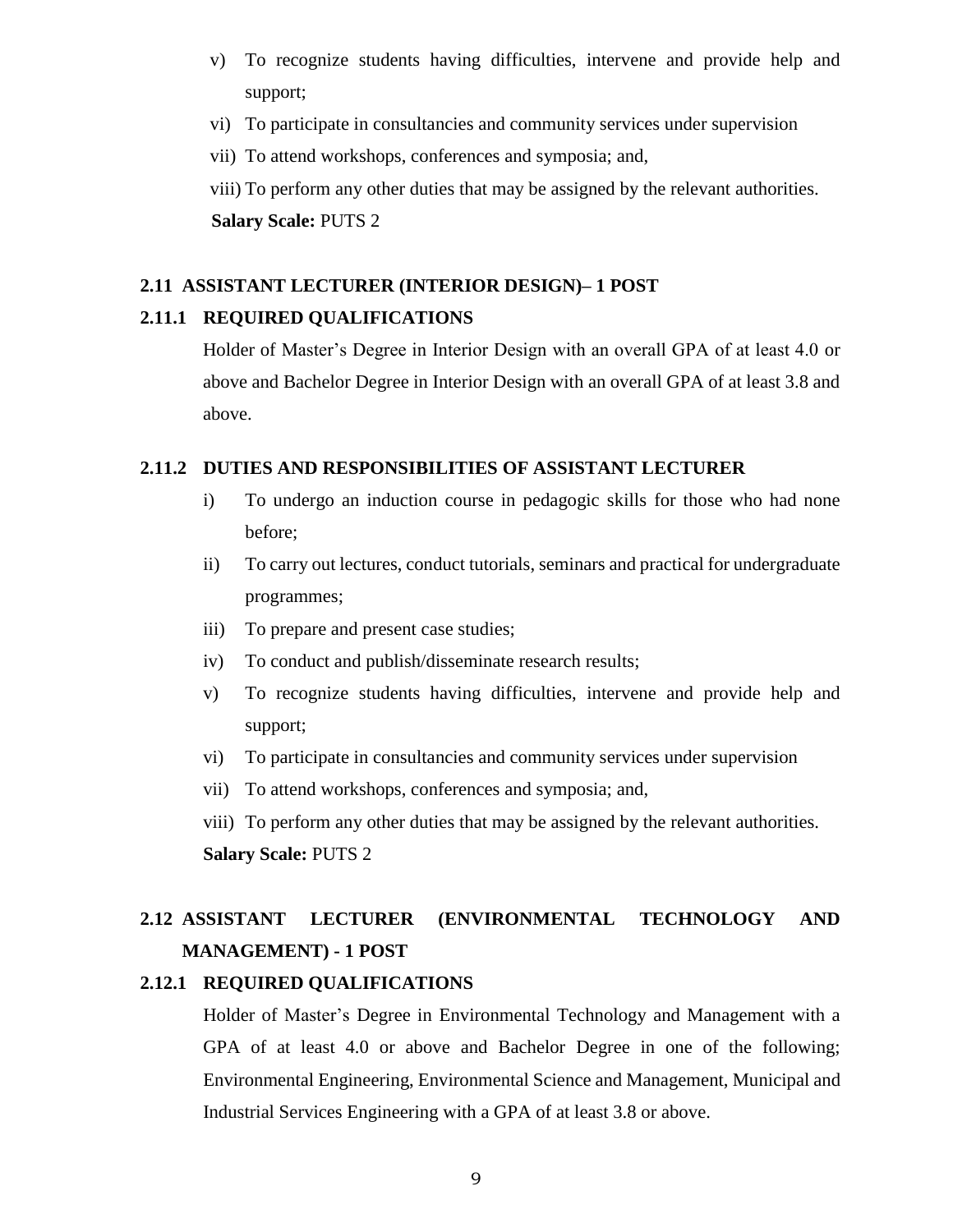#### **2.12.2 DUTIES AND RESPONSIBILITIES OF ASSISTANT LECTURER**

- i) To undergo an induction course in pedagogic skills for those who had none before;
- ii) To carry out lectures, conduct tutorials, seminars and practical for undergraduate programmes;
- iii) To prepare and present case studies;
- iv) To conduct and publish/disseminate research results;
- v) v)To recognize students having difficulties, intervene and provide help and support;
- vi) To participate in consultancies and community services under supervision
- vii) To attend workshops, conferences and symposia; and,
- viii) To perform any other duties that may be assigned by the relevant authorities. **Salary Scale:** PUTS 2

# **2.13 ASSISTANT LECTURER (WATER RESOURCES) - 1 POST**

# **2.13.1 REQUIRED QUALIFICATIONS**

Holder of Master's Degree in one of the following: Water Resources Management, Water Resources with a GPA of at least 4.0 or above and Bachelor Degree in one of the following; Environmental Engineering, Environmental Science and Management, Municipal and Industrial Services Engineering with a GPA of at least 3.8 or above.

# **2.13.2 DUTIES AND RESPONSIBILITIES OF ASSISTANT LECTURER**

- i) To undergo an induction course in pedagogic skills for those who had none before;
- ii) To carry out lectures, conduct tutorials, seminars and practical for undergraduate programme
- iii) To prepare and present case studies
- iv) To conduct and publish/disseminate research results;
- v) To recognize students having difficulties, intervene and provide help and support;
- vi) To participate in consultancies and community services under supervision
- vii) To attend workshops, conferences and symposia; and,
- viii) To perform any other duties that may be assigned by the relevant authorities. **Salary Scale:** PUTS 2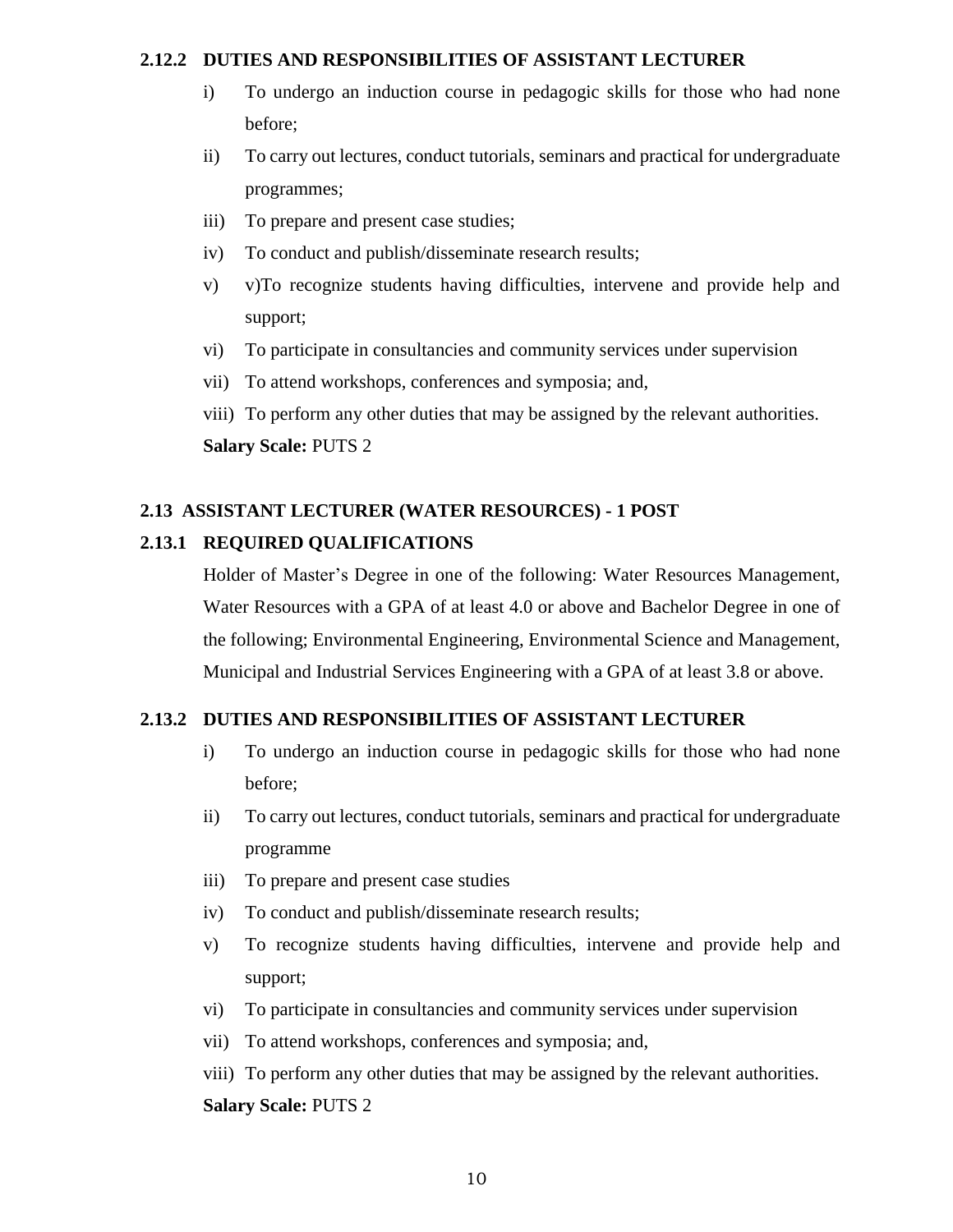# **2.14 ASSISTANT LECTURER (INTERGRATED ENVIRONMENTAL MANAGEMENT) - 1 POST**

### **2.14.1 REQUIRED QUALIFICATIONS**

Holder of Master's Degree in one of the following; Integrated Environmental Management, Integrated Sanitation Management with a GPA of at least 4.0 or above and Bachelor Degree in one of the following; Environmental Engineering, Environmental Science and Management, Municipal and Industrial Services Engineering with a GPA of at least 3.8 or above.

# **2.14.2 DUTIES AND RESPONSIBILITIES OF ASSISTANT LECTURER**

- i) To undergo an induction, course in pedagogic skills for those who had none before;
- ii) To carry out lectures, conduct tutorials, seminars and practical for undergraduate programmes;
- iii) To prepare and present case studies;
- iv) To conduct and publish/disseminate research results;
- v) To recognize students having difficulties, intervene and provide help and support;
- vi) To participate in consultancies and community services under supervision
- vii) To attend workshops, conferences and symposia; and
- viii) To perform any other duties that may be assigned by the relevant authorities. **Salary Scale:** PUTS 2

# **2.15 ASSISTANT LECTURER (DISASTER RISK MANAGEMENT) - 1 POST**

# **2.15.1 REQUIRED QUALIFICATIONS**

Holder of Master's Degree in Disaster Risk Management with a GPA of at least 4.0 or above and Bachelor Degree in one of the following; Environmental Engineering, Environmental Science and Management, Municipal and Industrial Services Engineering with a GPA of at least 3.8 or above.

# **2.15.2 DUTIES AND RESPONSIBILITIES OF ASSISTANT LECTURER**

- i) To undergo an induction course in pedagogic skills for those who had none before;
- ii) To carry out lectures, conduct tutorials, seminars and practical for undergraduate programmes;
- iii) To prepare and present case studies;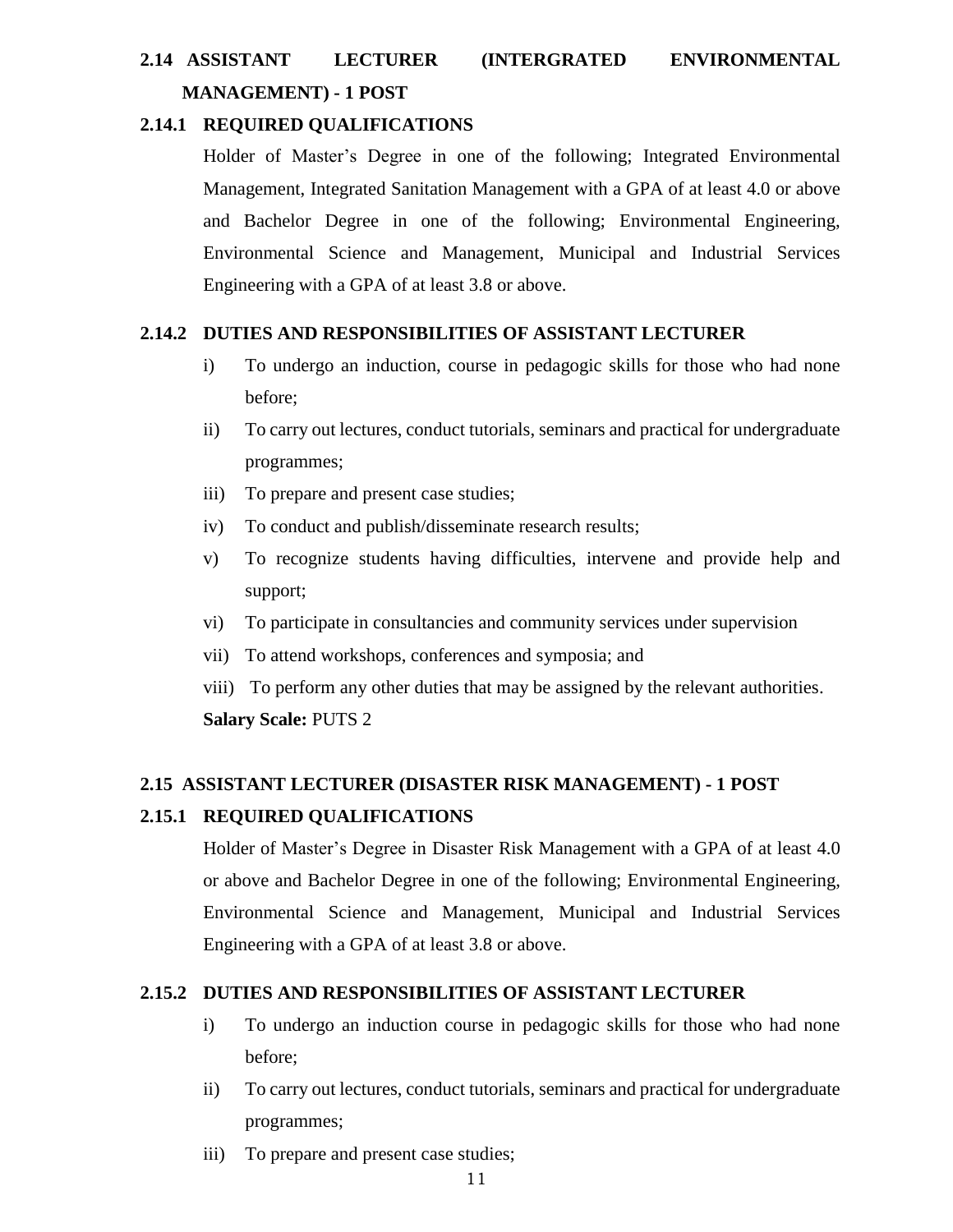- iv) To conduct and publish/disseminate research results;
- v) To recognize students having difficulties, intervene and provide help and support;
- vi) To participate in consultancies and community services under supervision
- vii) To attend workshops, conferences and symposia; and,
- viii) To perform any other duties that may be assigned by the relevant authorities. **Salary Scale:** PUTS 2

# **2.16 ASSISTANT LECTURER (CLIMATE CHANGE AND SUSTAINABLE DEVELOPMENT) - 1 POST**

#### **2.16.1 REQUIRED QUALIFICATIONS**

Holder of Master's Degree in Climate Change and Sustainable Development, Natural Resources Management with a GPA of at least 4.0 or above and Bachelor Degree in one of the following; Environmental Engineering, Environmental Science and Management, Municipal and Industrial Services Engineering with a GPA of at least 3.8 or above.

#### **2.16.2 DUTIES AND RESPONSIBILITIES OF ASSISTANT LECTURER**

- i) To undergo an induction course in pedagogic skills for those who had none before;
- ii) To carry out lectures, conduct tutorials, seminars and practical for undergraduate programmes;
- iii) To prepare and present case studies;
- iv) To conduct and publish/disseminate research results;
- v) To recognize students having difficulties, intervene and provide help and support;
- vi) To participate in consultancies and community services under supervision
- vii) To attend workshops, conferences and symposia; and,
- viii) To perform any other duties that may be assigned by the relevant authorities.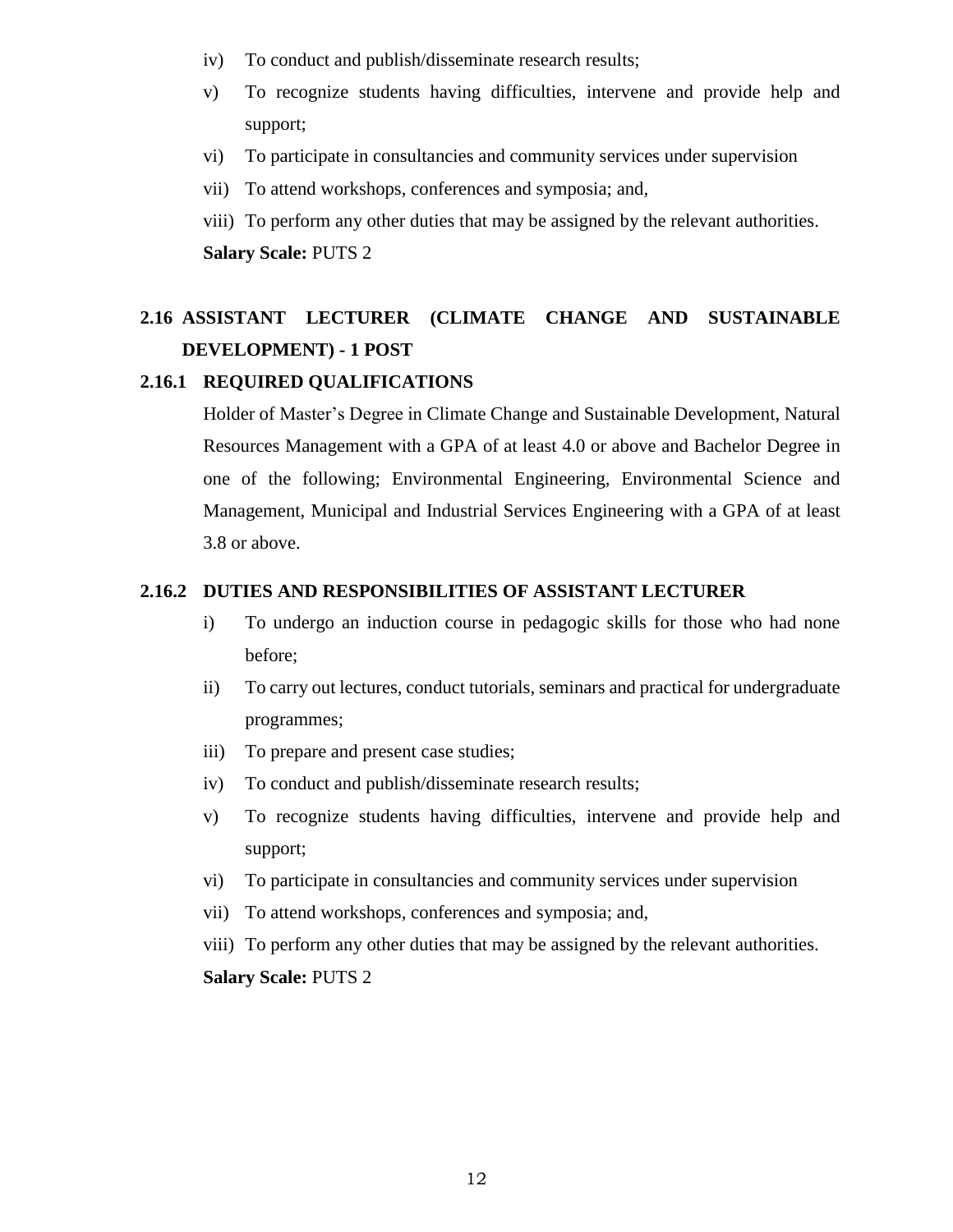#### **3.0 ASSISTANT RESEARCH FELLOW**

# **3.1 ASSISTANT RESEARCH FELLOW (ARCHITECTURE) - 1 POST**

# **3.1.1 REQUIRED QUALIFICATIONS**

Holder of Master's Degree in Architecture, Technology in Architecture with a GPA of at least 4.0 or above and Bachelor Degree in Architecture or Technology in Architecture with an overall GPA of at least 3.8 and above.

### **3.1.2 DUTIES AND RESPONSIBILITIES OF ASSISTANT RESEARCH FELLOW**

- i) To undergo an induction course in pedagogic skills for those who had none before;
- ii) To carry out lectures, conduct tutorials, seminars and practical for undergraduate programmes;
- iii) To prepare and present case studies;
- iv) To conduct and publish/disseminate research results;
- v) To recognize students having difficulties, intervene and provide help and support;
- vi) To participate in consultancies and community services under supervision
- vii) To attend workshops, conferences and symposia; and,
- viii) To perform any other duties that may be assigned by the relevant authorities. **Salary Scale:** PUTS 2

# **3.2 ASSISTANT RESEARCH FELLOW (REAL ESTATE FINANCE AND INVESTMENT) – 1 POST**

# **3.2.1 REQUIRED QUALIFICATIONS**

Holder of Master's Degree in Real Estate or Real Estate and Finance with a GPA of at least 4.0 or above and Bachelor Degree in Real Estate or Real Estate Finance and Investment with an overall GPA of at least 3.8 and above

# **3.2.2 DUTIES AND RESPONSIBILITIES OF ASSISTANT RESEARCH FELLOW**

- i) To undergo an induction course in pedagogic skills for those who had none before;
- ii) To carry out lectures, conduct tutorials, seminars and practical for undergraduate programmes;
- iii) To prepare and present case studies;
- iv) To conduct and publish/disseminate research results;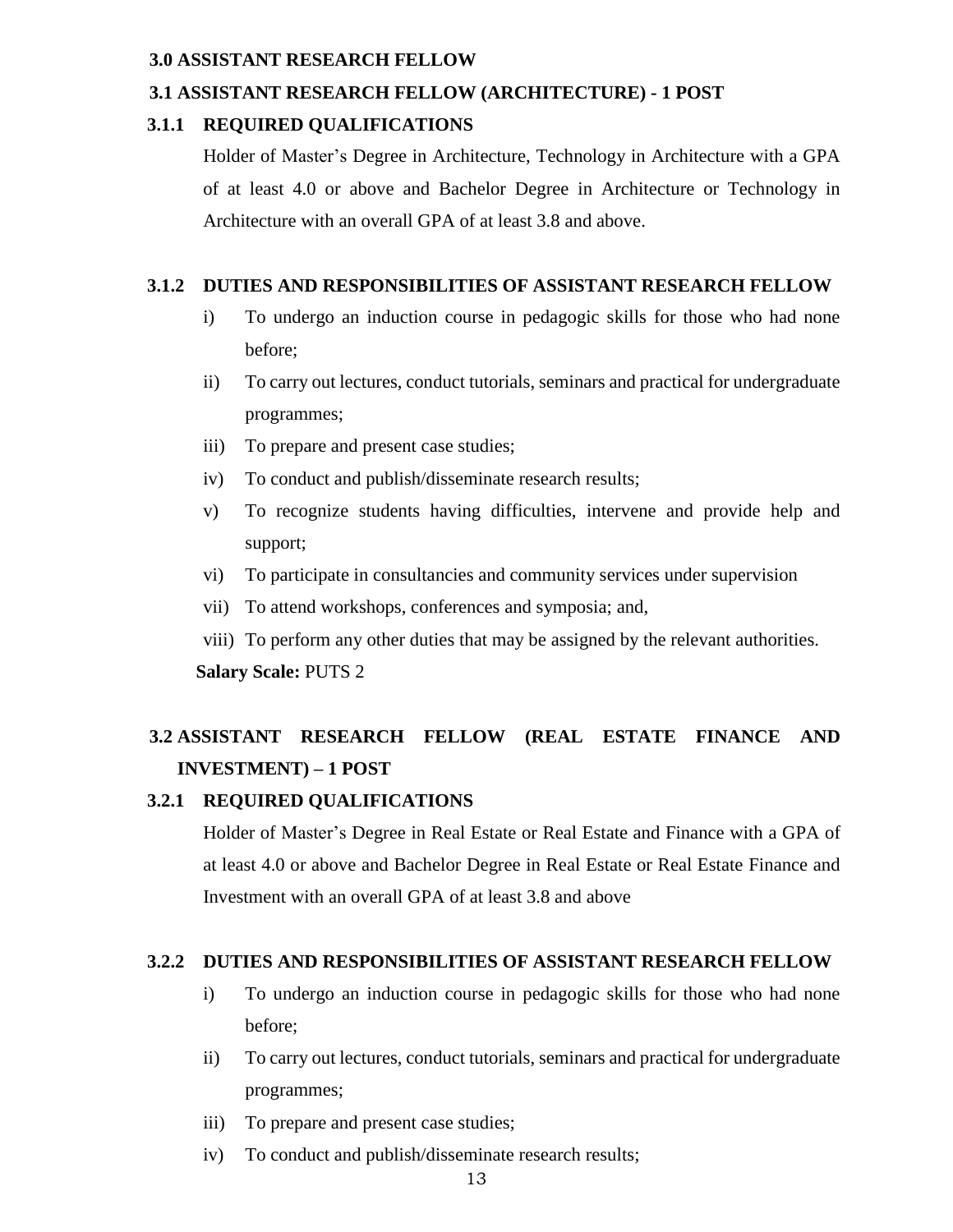- v) To recognize students having difficulties, intervene and provide help and support;
- vi) To participate in consultancies and community services under supervision
- vii) To attend workshops, conferences and symposia; and,

viii) To perform any other duties that may be assigned by the relevant authorities. **Salary Scale:** PUTS 2

#### **3.3 ASSISTANT RESEARCH FELLOW (SOCIOLOGY) - 1POST**

#### **3.3.1 REQUIRED QUALIFICATIONS**

Holder of Master's Degree in one of the following: Sociology, Political Science and Sociology with a GPA of at least 4.0or above and Bachelor Degree in Sociology or Political Science with an overall GPA of at least 3.8 and above

#### **3.3.2 DUTIES AND RESPONSIBILITIES OF ASSISTANT RESEARCH FELLOW**

- i) To undergo an induction course in pedagogic skills for those who had none before;
- ii) To carry out lectures, conduct tutorials, seminars and practical for undergraduate programmes;
- iii) To prepare and present case studies;
- iv) To conduct and publish/disseminate research results;
- v) To recognize students having difficulties, intervene and provide help and support;
- vi) To participate in consultancies and community services under supervision
- vii) To attend workshops, conferences and symposia; and,
- viii) To perform any other duties that may be assigned by the relevant authorities **Salary Scale:** PUTS 2

#### **3.4 ASSISTANT RESEARCH FELLOW (PUBLIC POLICY ANALYSIS) - 1 POST**

#### **3.4.1 REQUIRED QUALIFICATIONS**

Holder of Master's Degree in one of the following: Public Policy Analysis & Programme Management, Policy and Planning with a GPA of at least 4.0 or above and Bachelor Degree in Public Policy Analysis & Programme Management with an overall GPA of at least 3.8 and above.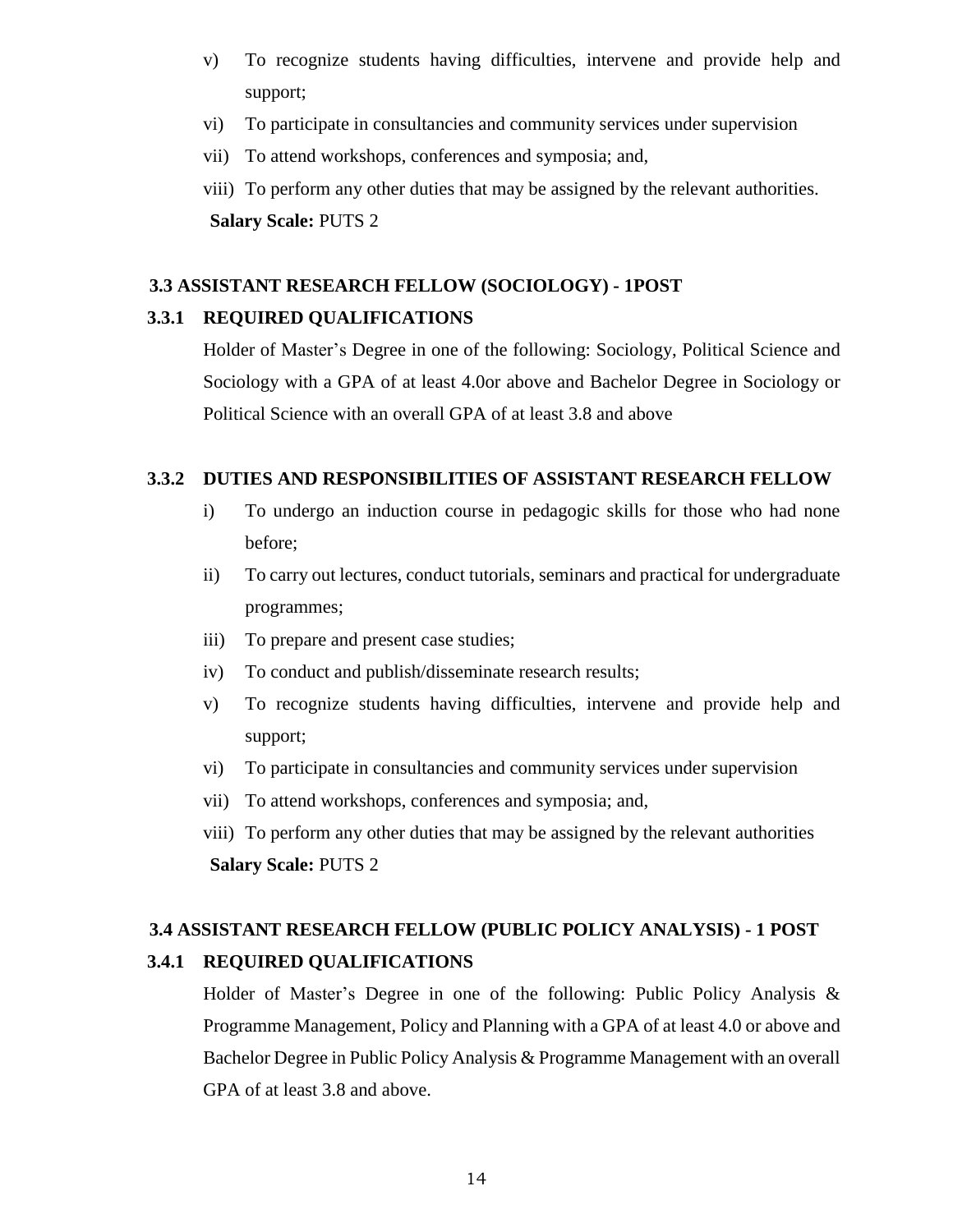#### **3.4.2 DUTIES AND RESPONSIBILITIES OF ASSISTANT RESEARCH FELLOW**

- i) To undergo an induction course in pedagogic skills for those who had none before;
- ii) To carry out lectures, conduct tutorials, seminars and practical for undergraduate programmes;
- iii) To prepare and present case studies;
- iv) To conduct and publish/disseminate research results;
- v) To recognize students having difficulties, intervene and provide help and support;
- vi) To participate in consultancies and community services under supervision
- vii) To attend workshops, conferences and symposia; and,
- viii) To perform any other duties that may be assigned by the relevant authorities **Salary Scale:** PUTS 2

# **3.5 ASSISTANT RESEARCH FELLOW (POLITICAL SCIENCE AND PUBLIC ADMINISTRATION) - 1 POST**

#### **3.5.1 REQUIRED QUALIFICATIONS**

Holder of Master's Degree in one of the following: Political Science, International Relations, Public Administration, Political Science in Sociology with a GPA of at least 4.0 or above and Bachelor Degree in Political Science, International Relations and Public Administration with an overall GPA of at least 3.8 and above.

#### **3.5.2 DUTIES AND RESPONSIBILITIES OF ASSISTANT RESEARCH FELLOW**

- i) To undergo an induction course in pedagogic skills for those who had none before;
- ii) To carry out lectures, conduct tutorials, seminars and practical for undergraduate programmes;
- iii) To prepare and present case studies;
- iv) To conduct and publish/disseminate research results;
- v) To recognize students having difficulties, intervene and provide help and support;
- vi) To participate in consultancies and community services under supervision
- vii) To attend workshops, conferences and symposia; and,
- viii) To perform any other duties that may be assigned by the relevant authorities **Salary Scale:** PUTS 2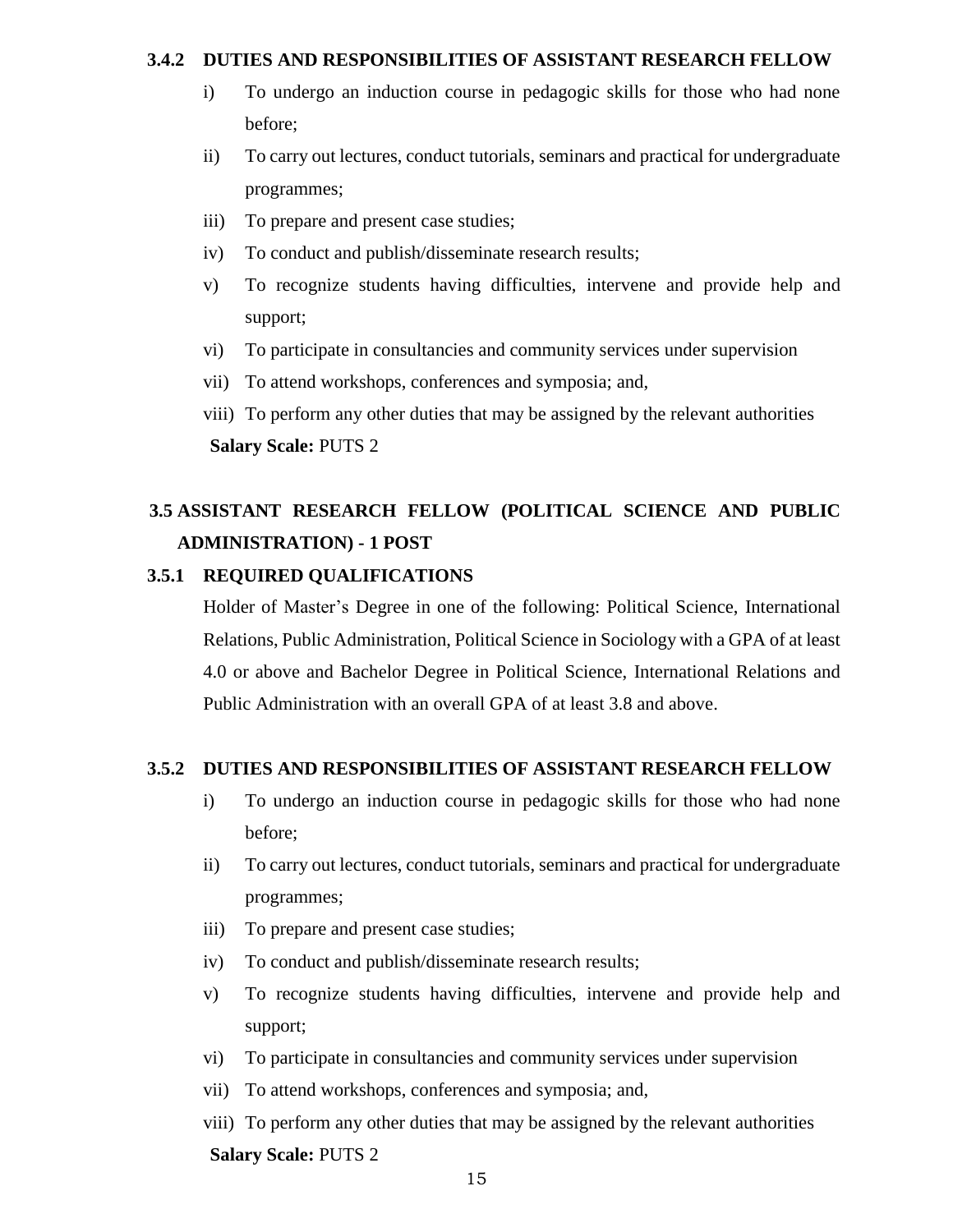# **4 RESEARCH ASSISTANT**

# **4.1 RESEARCH ASSISTANT – (DEVELOPMENT STUDIES) - 1 POST**

# **4.1.1 REQUIRED QUALIFICATIONS**

Holder of Bachelor Degree in one of the following: Development Studies, Community Development, Gender and Development, Management of Social Development with an overall GPA of at least 3.8 and above.

# **4.1.2 DUTIES AND RESPONSIBILITIES OF RESEARCH ASSISTANT**

- i) This is a training post; the staff is required to undergo a Master Degree training programme;
- ii) To undergo an induction, course in pedagogic skills for those who had none before;
- iii) To understudy senior members, including attending lectures and seminars, tutorials and practical training;
- iv) To conduct tutorials, seminars and practicals;
- v) To assist in research, consultancy and outreach activities; and,
- vi) To perform any other duties that may be assigned by the relevant authorities

 **Salary Scale:** PUTS 1

# **4.2 RESEARCH ASSISTANT (SOCIOLOGY) - 1 POST**

#### **4.2.1 REQUIRED QUALIFICATIONS**

Holder of Bachelor Degree in Sociology or Social Anthropology with an overall GPA of at least 3.8 and above.

#### **4.2.2 DUTIES AND RESPONSIBILITIES OF RESEARCH ASSISTANT**

- i) This is a training post; the staff is required to undergo a Master Degree training programme;
- ii) To undergo an induction, course in pedagogic skills for those who had none before;
- iii) To understudy senior members, including attending lectures and seminars, tutorials and practical training;
- iv) To conduct tutorials, seminars and practicals;
- v) To assist in research, consultancy and outreach activities; and,
- vi) To perform any other duties that may be assigned by the relevant authorities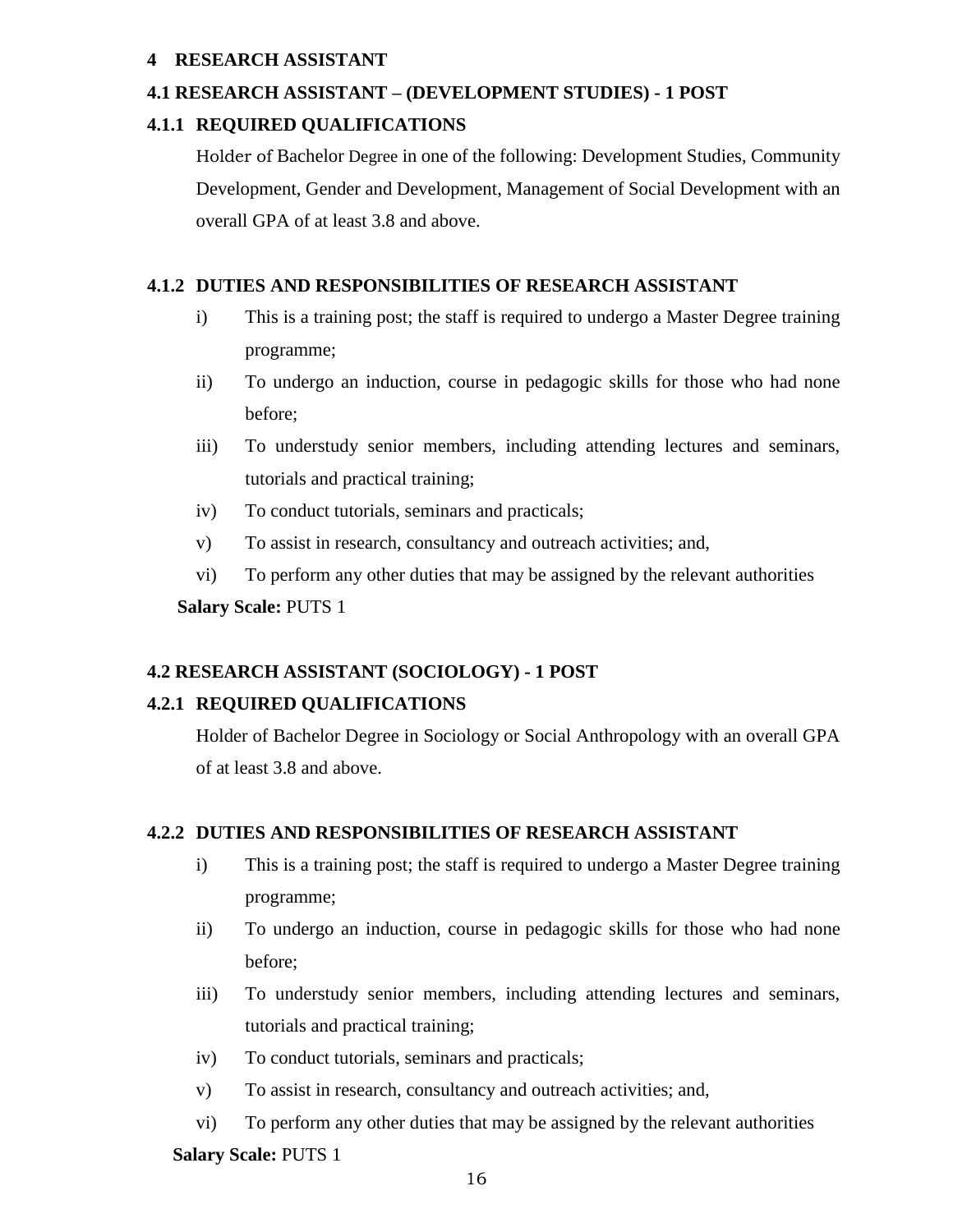# **4.3 RESEARCH ASSISTANT (ENVIRONMENTAL SCIENCE AND MANAGEMENT) - 1 POST**

# **4.3.1 REQUIRED QUALIFICATIONS**

Holder of Bachelor Degree in one of the following: Environmental Science and Management, Natural Resources Management, Ecology Climate Change, Climate Science, with an overall GPA of at least 3.8or above.

# **4.3.2 DUTIES AND RESPONSIBILITIES OF RESEARCH ASSISTANT**

- i) This is a training post; the staff is required to undergo a Master Degree training programme;
- ii) To undergo an induction, course in pedagogic skills for those who had none before;
- iii) To understudy senior members, including attending lectures and seminars, tutorials and practical training;
- iv) To conduct tutorials, seminars and practicals;
- v) To assist in research, consultancy and outreach activities; and,
- vi) To perform any other duties that may be assigned by the relevant authorities

**Salary Scale:** PUTS 1

# **4.4 RESEARCH ASSISTANT (CIVIL ENGINEERING) - 2 POSTS**

# **4.4.1 REQUIRED QUALIFICATIONS**

Holder of Bachelor Degree in Civil Engineering with an overall GPA of at least 3.8 or above.

#### **4.4.2 DUTIES AND RESPONSIBILITIES OF RESEARCH ASSISTANT**

- i) This is a training post; the staff is required to undergo a Master Degree training programme;
- ii) To undergo an induction, course in pedagogic skills for those who had none before;
- iii) To understudy senior members, including attending lectures and seminars, tutorials and practical training;
- iv) To conduct tutorials, seminars and practicals;
- v) To assist in research, consultancy and outreach activities; and,
- vi) To perform any other duties that may be assigned by the relevant authorities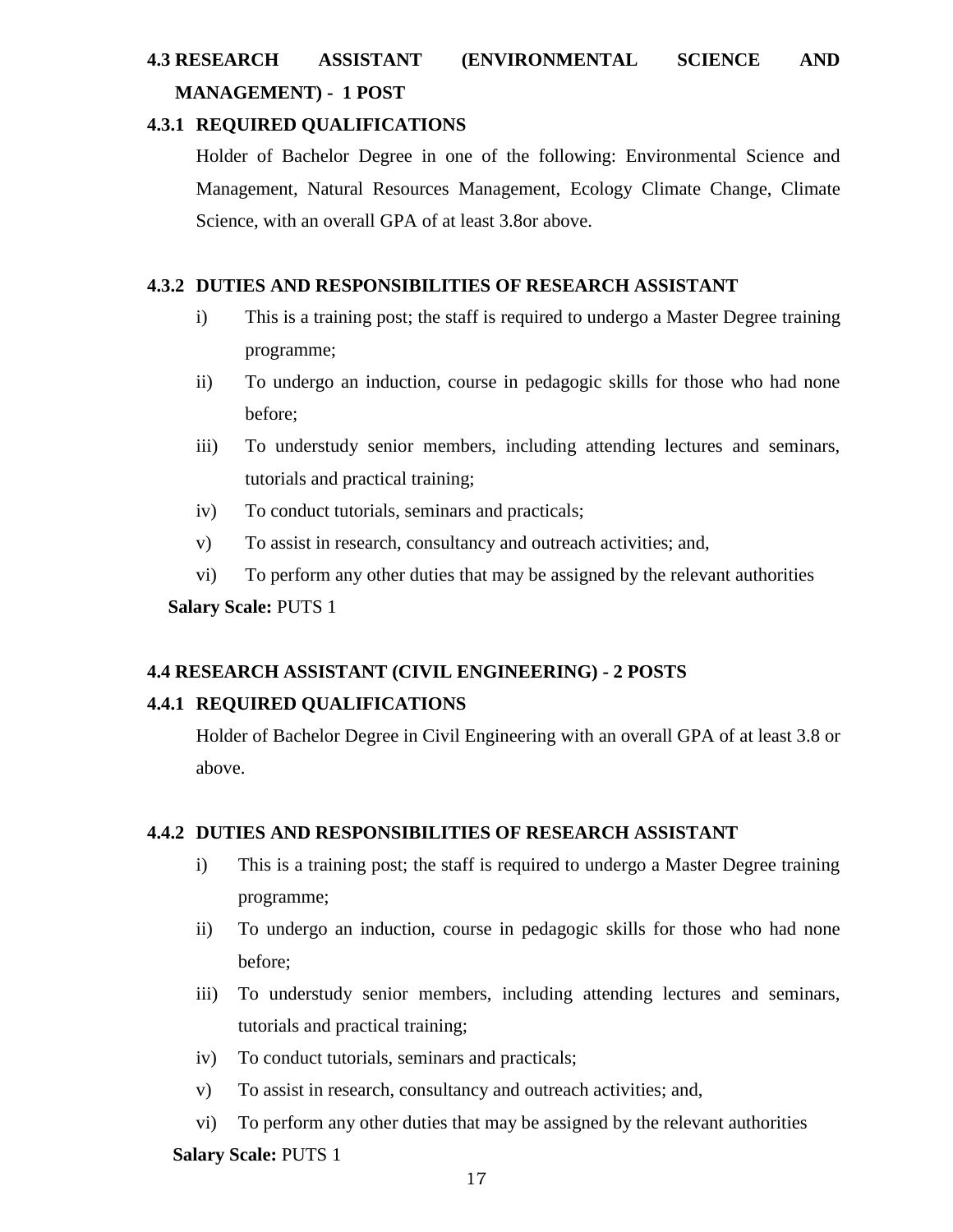#### **4.5 RESEARCH ASSISTANT (ELECTRICAL ENGINEERING) - 1 POST**

# **4.5.1 REQUIRED QUALIFICATIONS**

Holder of Bachelor Degree in Electrical Engineering, Electrical and Electronics Engineering, Electrical Power Engineering with an overall GPA of at least 3.8 or above.

# **4.5.2 DUTIES AND RESPONSIBILITIES OF RESEARCH ASSISTANT**

- i) This is a training post; the staff is required to undergo a Master Degree training programme;
- ii) To undergo an induction, course in pedagogic skills for those who had none before;
- iii) To understudy senior members, including attending lectures and seminars, tutorials and practical training;
- iv) To conduct tutorials, seminars and practicals;
- v) To assist in research, consultancy and outreach activities; and,
- vi) To perform any other duties that may be assigned by the relevant authorities

# **Salary Scale:** PUTS 1

# **4.6 RESEARCH ASSISTANT (ENVIRONMENTAL ENGINEERING) - 1 POST**

# **4.6.1 REQUIRED QUALIFICATIONS**

Holder of Bachelor Degree in Environmental Engineering with an overall GPA of at least 3.8 or above,

# **4.6.2 DUTIES AND RESPONSIBILITIES OF RESEARCH ASSISTANT**

- i) This is a training post; the staff is required to undergo a Master Degree training programme;
- ii) To undergo an induction, course in pedagogic skills for those who had none before;
- iii) To understudy senior members, including attending lectures and seminars, tutorials and practical training;
- iv) To conduct tutorials, seminars and practicals;
- v) To assist in research, consultancy and outreach activities; and,
- vi) To perform any other duties that may be assigned by the relevant authorities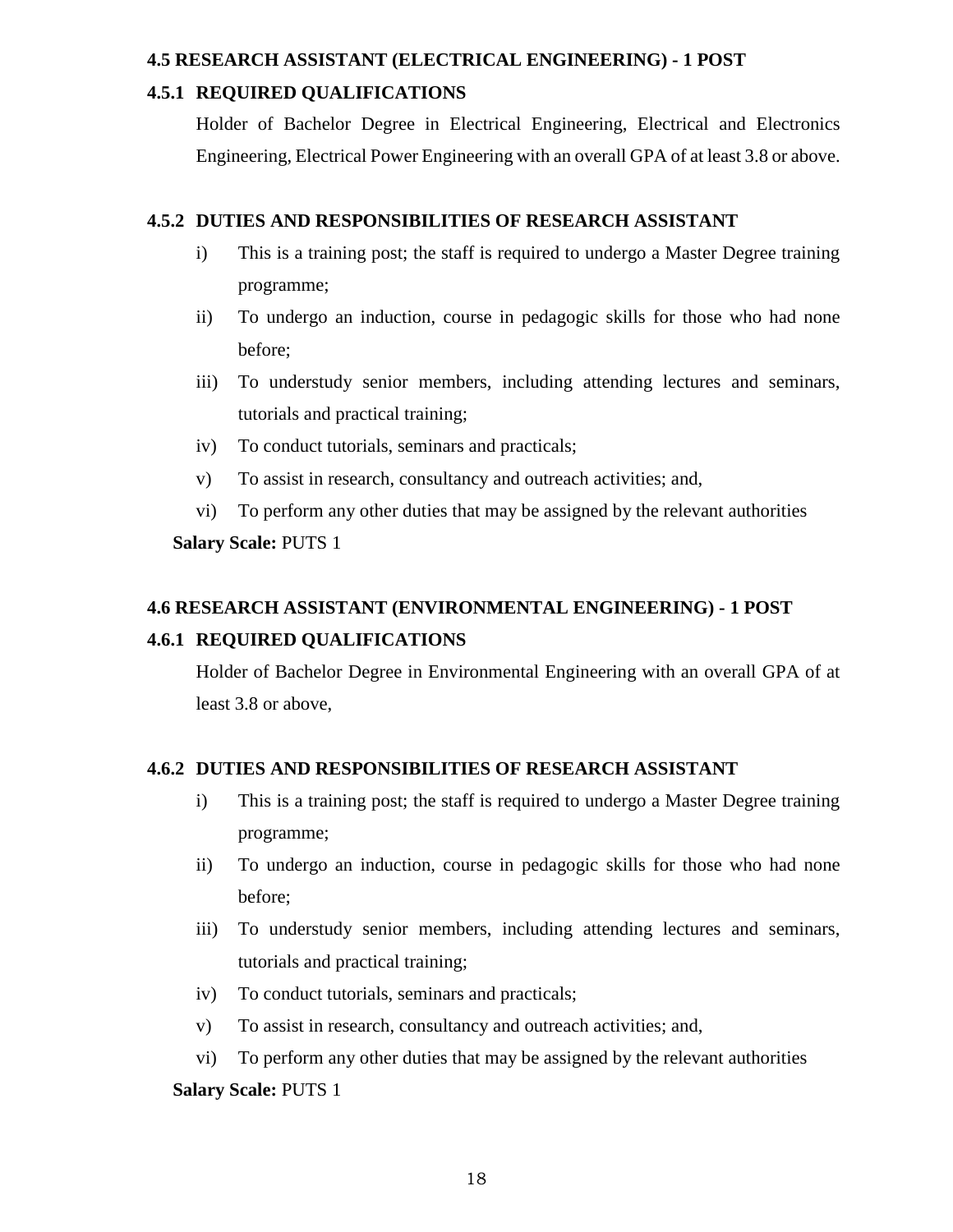#### **4.7 RESEARCH ASSISTANT (MECHANICAL ENGINEERING) - 1 POST**

# **4.7.1 REQUIRED QUALIFICATIONS**

Holder of Bachelor Degree in Mechanical Engineering (Building Services) with an overall GPA of at least 3.8 or above.

# **4.7.2 DUTIES AND RESPONSIBILITIES OF RESEARCH ASSISTANT**

- i) This is a training post; the staff is required to undergo a Master Degree training programme;
- ii) To undergo an induction, course in pedagogic skills for those who had none before;
- iii) To understudy senior members, including attending lectures and seminars, tutorials and practical training;
- iv) To conduct tutorials, seminars and practicals;
- v) To assist in research, consultancy and outreach activities; and,
- vi) To perform any other duties that may be assigned by the relevant authorities

# **Salary Scale:** PUTS 1.

# **4.8 RESEARCH ASSISTANT (PLANNING AND HOUSING) - 2 POSTS**

# **4.8.1 REQUIRED QUALIFICATIONS**

Holder of Bachelor Degree in one of the following: Urban Regional Planning, Regional Development Planning, Housing Infrastructure Planning, Planning, Project Planning and Management with an overall GPA of at least 3.8 or above.

# **4.8.2 DUTIES AND RESPONSIBILITIES OF RESEARCH ASSISTANT**

- i) This is a training post; the staff is required to undergo a Master Degree training programme;
- ii) To undergo an induction, course in pedagogic skills for those who had none before;
- iii) To understudy senior members, including attending lectures and seminars, tutorials and practical training;
- iv) To conduct tutorials, seminars and practicals;
- v) To assist in research, consultancy and outreach activities; and,

vi) To perform any other duties that may be assigned by the relevant authorities **Salary Scale:** PUTS 1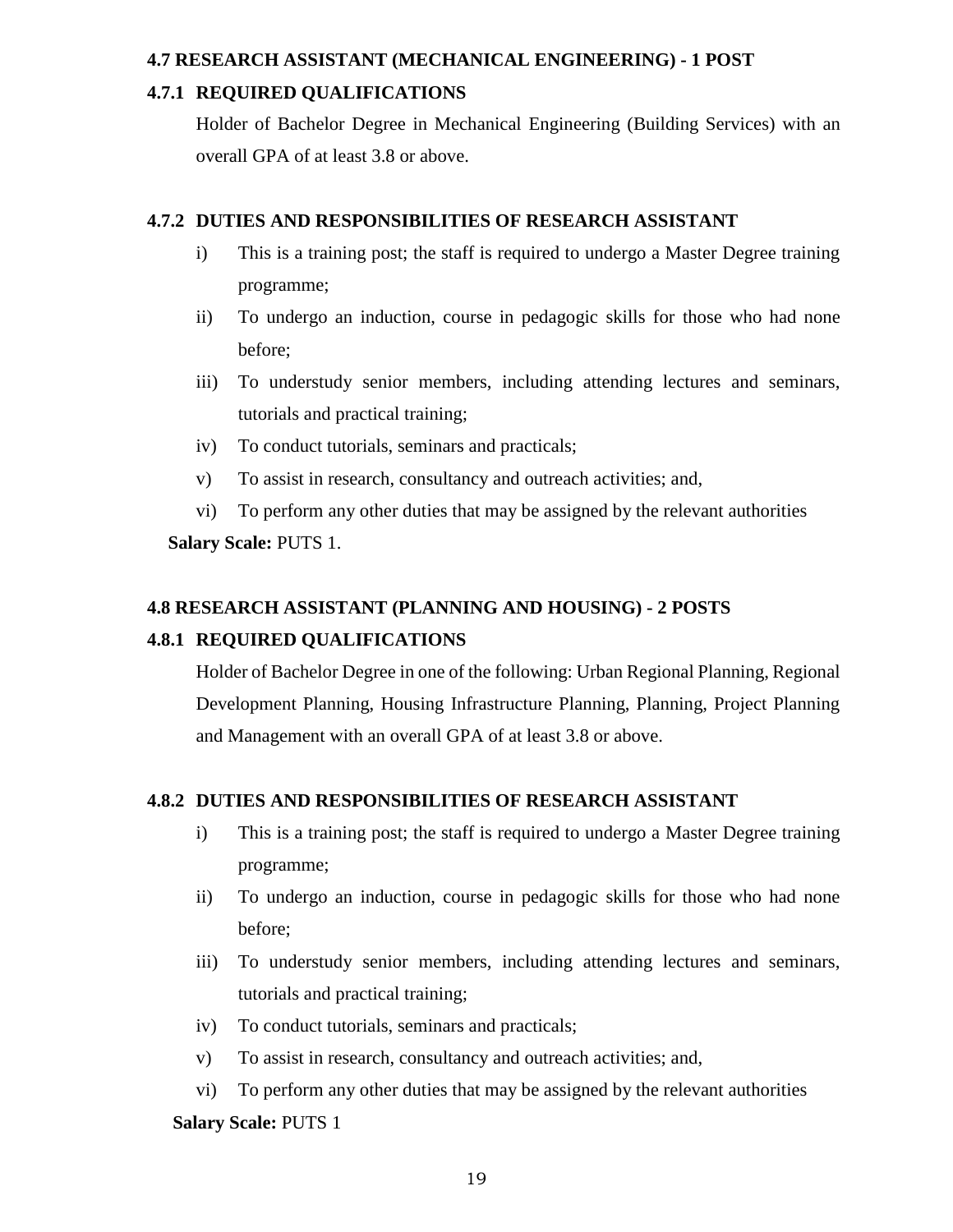### **4.9 RESEARCH ASSISTANT (ARCHITECTURE) - 1 POST**

# **4.9.1 REQUIRED QUALIFICATIONS**

Holder of Bachelor Degree in Architecture, Technology in Architecture, Landscape Architecture or Interior Design with an overall GPA of at least 3.8 or above.

# **4.9.2 DUTIES AND RESPONSIBILITIES OF RESEARCH ASSISTANT**

- i) This is a training post; the staff is required to undergo a Master Degree training programme;
- ii) To undergo an induction, course in pedagogic skills for those who had none before;
- iii) To understudy senior members, including attending lectures and seminars, tutorials and practical training;
- iv) To conduct tutorials, seminars and practicals;
- v) To assist in research, consultancy and outreach activities; and,
- vi) To perform any other duties that may be assigned by the relevant authorities

# **Salary Scale:** PUTS 1

# **4.10 RESEARCH ASSISTANT (QUANTITY SURVEYING) - 1 POST**

# **4.10.1REQUIRED QUALIFICATIONS**

Holder of Bachelor Degree in Quantity Surveying with an overall GPA of at least 3.8 or above.

# **4.10.2DUTIES AND RESPONSIBILITIES OF RESEARCH ASSISTANT**

- i) This is a training post; the staff is required to undergo a Master Degree training programme;
- ii) To undergo an induction, course in pedagogic skills for those who had none before;
- iii) To understudy senior members, including attending lectures and seminars, tutorials and practical training;
- iv) To conduct tutorials, seminars and practicals;
- v) To assist in research, consultancy and outreach activities; and,
- vi) To perform any other duties that may be assigned by the relevant authorities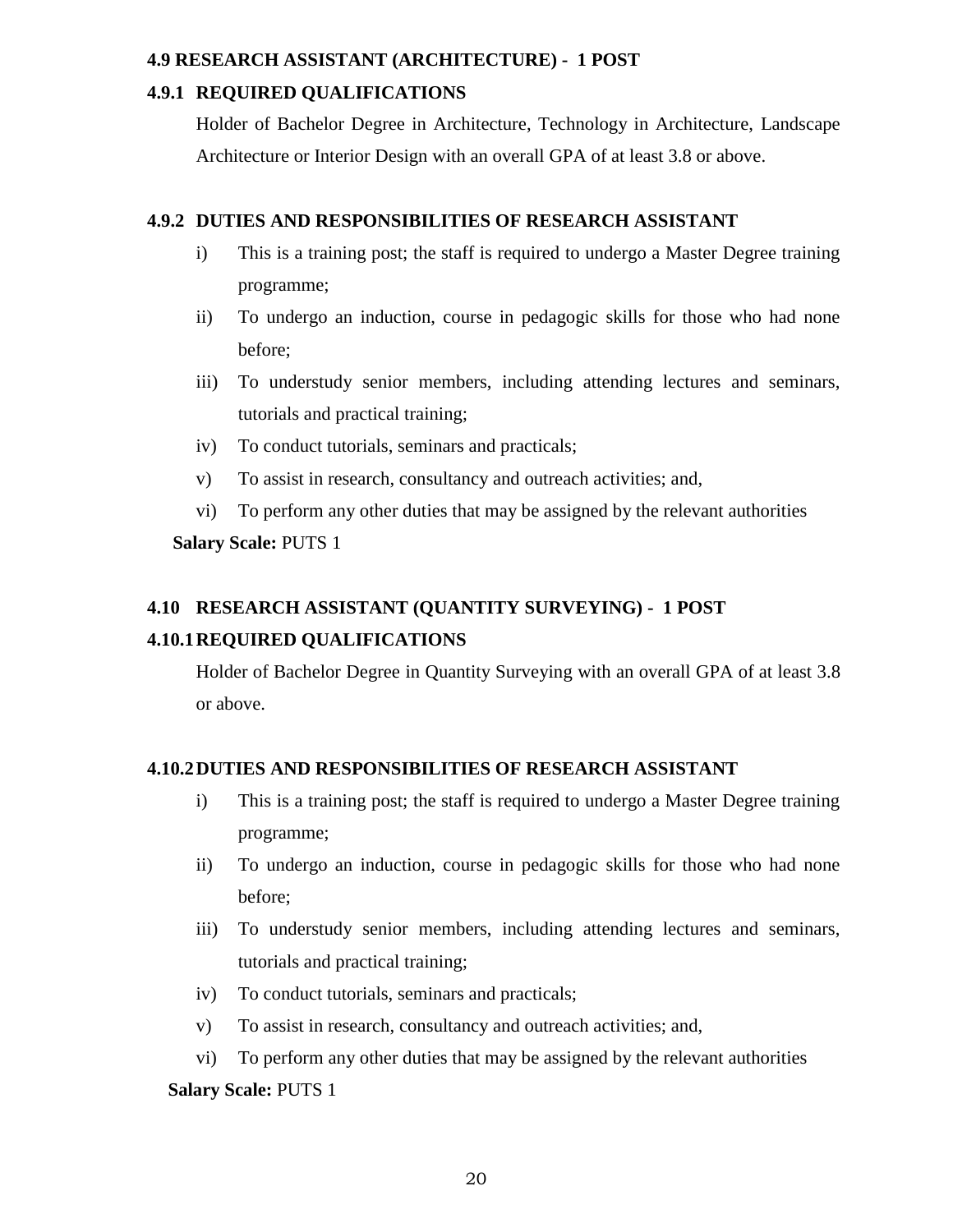### **4.11 RESEARCH ASSISTANT (ECONOMICS) - 1 POST**

# **4.11.1REQUIRED QUALIFICATIONS**

Holder of Bachelor Degree in Economics or Statistics, Economics of Development, International Economics and Trade, Business Economics with an overall GPA of at least 3.8 or above.

### **4.11.2DUTIES AND RESPONSIBILITIES OF RESEARCH ASSISTANT**

- vii) This is a training post; the staff is required to undergo a Master Degree training programme;
- viii) To undergo an induction, course in pedagogic skills for those who had none before;
- ix) To understudy senior members, including attending lectures and seminars, tutorials and practical training;
- x) To conduct tutorials, seminars and practicals;
- xi) To assist in research, consultancy and outreach activities; and,
- xii) To perform any other duties that may be assigned by the relevant authorities

**Salary Scale:** PUTS 1

# **5.0 TUTORIAL ASSISTANT**

# **5.1 TUTORIAL ASSISTANT (BUILDING ECONOMICS) - 1 POST**

# **5.1.1 REQUIRED QUALIFICATIONS:**

Holder of Bachelor of Science in one of the following: Building Economics or Building and Construction Technology with a GPA of at least 3.8 or above.

# **5.1.2 DUTIES AND RESPONSIBILITIES OF TUTORIAL ASSISTANT**

- i) This is a training post; the staff is required to undergo a Master's Degree training programme;
- ii) To undergo an induction course in pedagogic skills for those who had none before;
- iii) To understudy senior members, including attending lectures and seminars, tutorials and practical training;
- iv) To conduct tutorials, seminars and practicals;
- v) To assist in research, consultancy and outreach activities;
- vi) To perform any other duties that may be assigned by the relevant authorities.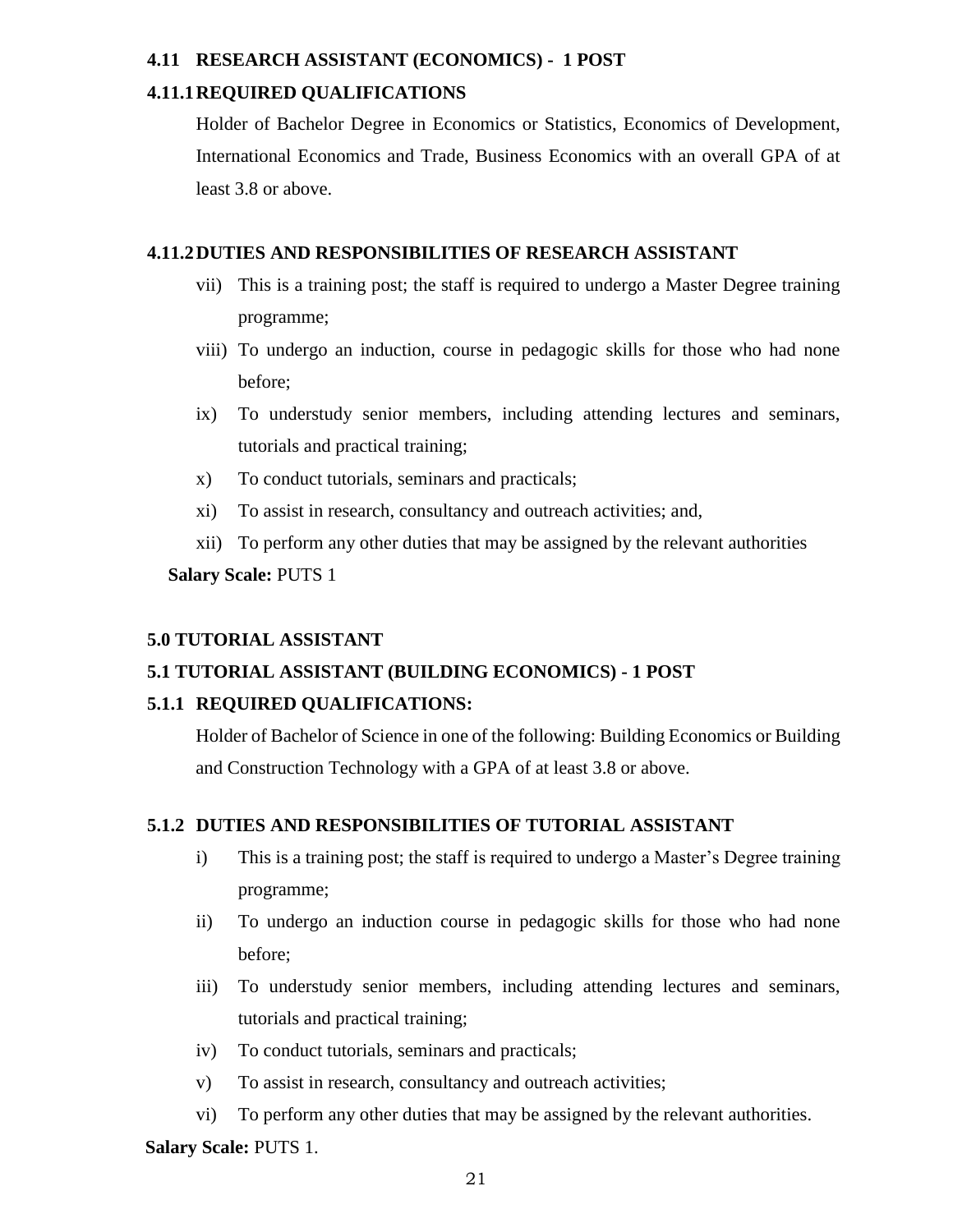# **5.2 TUTORIAL ASSISTANT (ARCHITECTURE) - 1 POST**

# **5.2.1 REQUIRED QUALIFICATIONS:**

Holder of Bachelor's Degree in one of the following; Architecture or Technology in Architecture with a GPA of at least 3.8 or above.

# **5.2.2 DUTIES AND RESPONSIBILITIES OF TUTORIAL ASSISTANT**

- i) This is a training post; the staff is required to undergo a Master's Degree training programme;
- ii) To undergo an induction course in pedagogic skills for those who had none before;
- iii) To understudy senior members, including attending lectures and seminars, tutorials and practical training;
- iv) To conduct tutorials, seminars and practicals;
- v) To assist in research, consultancy and outreach activities;
- vi) To perform any other duties that may be assigned by the relevant authorities.

# **Salary Scale:** PUTS 1

# **5.3 TUTORIAL ASSISTANT (INTERIOR DESIGN) - 1 POST**

# **5.3.1 REQUIRED QUALIFICATIONS:**

Holder of Bachelor Degree in Interior Design with an overall GPA of at least 3.8 or above.

#### **5.3.2 DUTIES AND RESPONSIBILITIES OF TUTORIAL ASSISTANT**

- i) This is a training post; the staff is required to undergo a Master's Degree training programme;
- ii) To undergo an induction course in pedagogic skills for those who had none before;
- iii) To understudy senior members, including attending lectures and seminars, tutorials and practical training;
- iv) To conduct tutorials, seminars and practicals;
- v) To assist in research, consultancy and outreach activities;
- vi) To perform any other duties that may be assigned by the relevant authorities.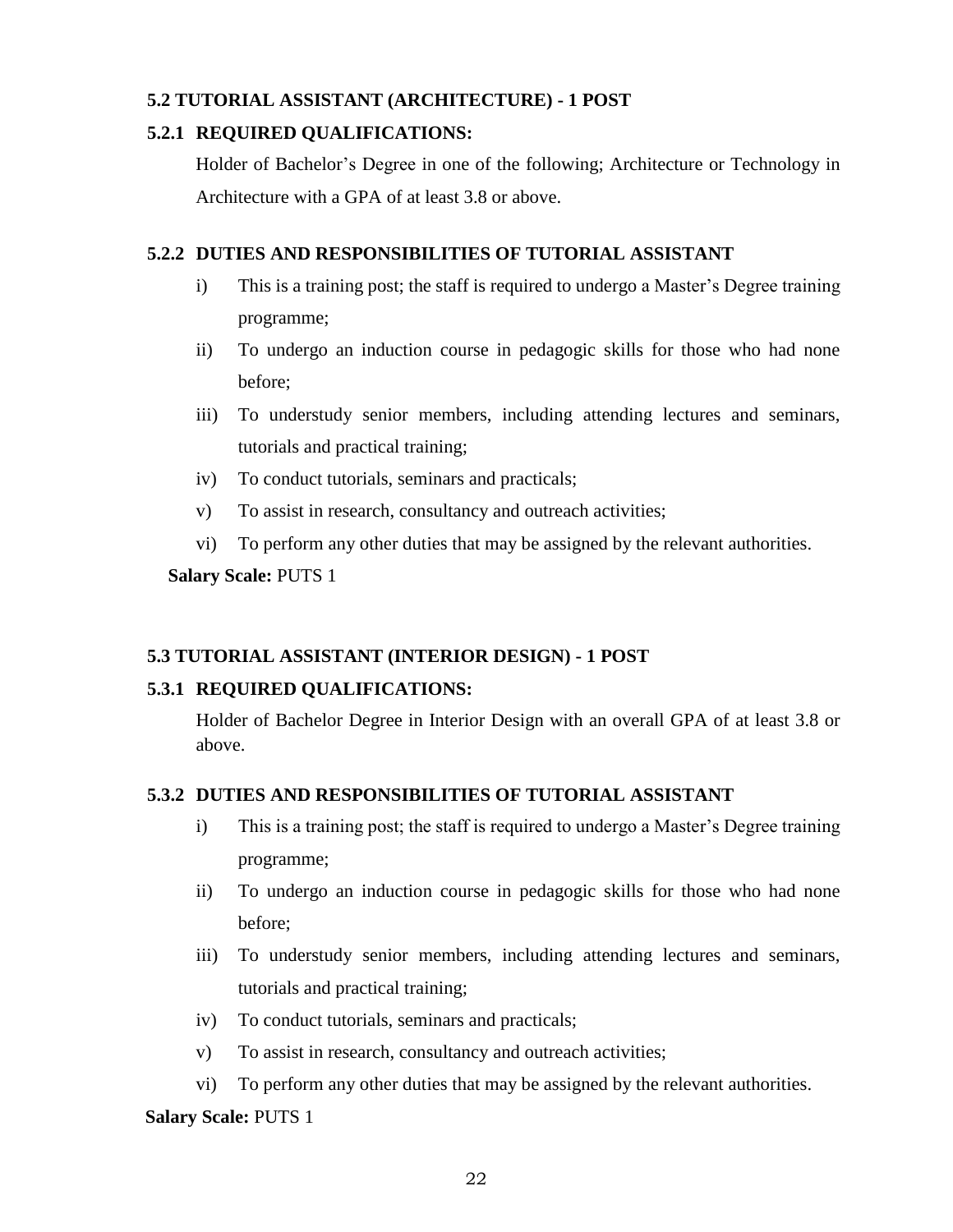#### **5.4 TUTORIAL ASSISTANT (LANDSCAPE ARCHITECTURE) 1 POST**

# **5.4.1 REQUIRED QUALIFICATIONS:**

Holder of Bachelor Degree in one of the following; Landscape Architecture or Architecture and Physical Planning with an overall GPA of at least 3.8 or above.

# **5.4.2 DUTIES AND RESPONSIBILITIES OF TUTORIAL ASSISTANT**

- i) This is a training post; the staff is required to undergo a Master's Degree training programme;
- ii) To undergo an induction, course in pedagogic skills for those who had none before;
- iii) To understudy senior members, including attending lectures and seminars, tutorials and practical training;
- iv) To conduct tutorials, seminars and practicals;
- v) To assist in research, consultancy and outreach activities;
- vi) To perform any other duties that may be assigned by the relevant authorities.

# **Salary Scale:** PUTS 1

# **5.5 TUTORIAL ASSISTANT (PROPERTY AND FACILITIES MANAGEMENT) - 2 POSTS**

# **5.5.1 REQUIRED QUALIFICATIONS:**

Holder of Bachelor Degree in Property and Facilities Management or Property Studies with an overall GPA of at least 3.8 or above.

# **5.5.2 DUTIES AND RESPONSIBILITIES OF TUTORIAL ASSISTANT**

- i) This is a training post; the staff is required to undergo a Master's Degree training programme;
- ii) To undergo an induction, course in pedagogic skills for those who had none before;
- iii) To understudy senior members, including attending lectures and seminars, tutorials and practical training;
- iv) To conduct tutorials, seminars and practicals;
- v) To assist in research, consultancy and outreach activities;
- vi) To perform any other duties that may be assigned by the relevant authorities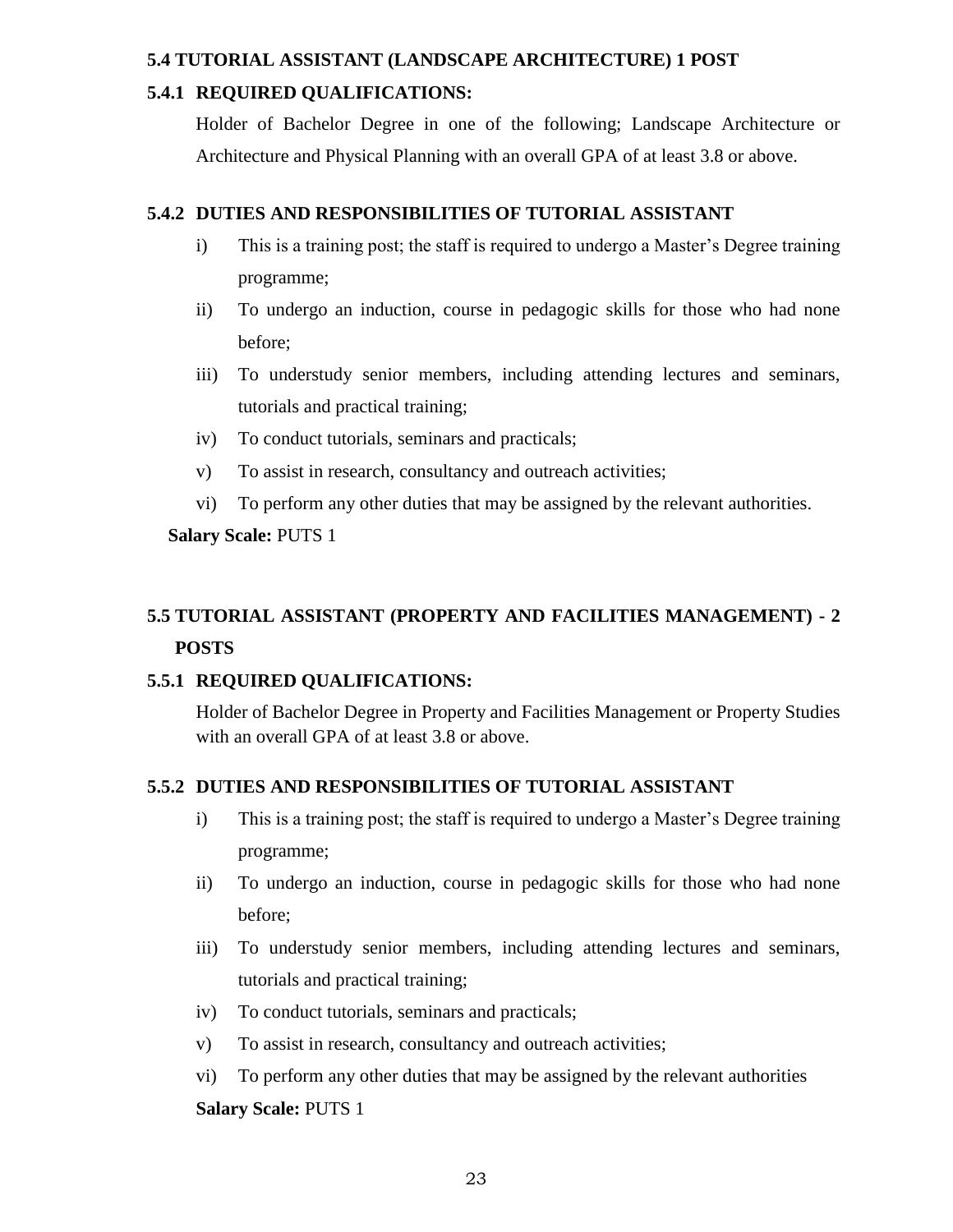#### **5.6 TUTORIAL ASSISTANT (BANKING)- 1 POST**

#### **5.6.1 REQUIRED QUALIFICATIONS:**

Holder of Bachelor Degree in one of the following; Monetary Economics and Banking, Banking and Insurance, Banking and Financial Services, Banking and Finance, Financial Administration (Finance and Banking), Business Administration (Banking and Finance) with an overall GPA of at least 3.8 or above.

# **5.6.2 DUTIES AND RESPONSIBILITIES OF TUTORIAL ASSISTANT**

- i) This is a training post; the staff is required to undergo a Master's Degree training programme;
- ii) To undergo an induction, course in pedagogic skills for those who had none before;
- iii) To understudy senior members, including attending lectures and seminars, tutorials and practical training;
- iv) To conduct tutorials, seminars and practicals;
- v) To assist in research, consultancy and outreach activities;
- vi) To perform any other duties that may be assigned by the relevant authorities

**Salary Scale:** PUTS 1

# **5.7 TUTORIAL ASSISTANT (ACCOUNTING AND FINANCE)- 1 POST**

# **5.7.1 REQUIRED QUALIFICATIONS**

Holder of Bachelor Degree in Accounting and Finance, Business Administration (Accounting and Finance), Public Sector Accounting and Finance, Accounting in Business Accounting and Finance, Public Sector Accounting, Finance and Investigation, Accounting and Management with an overall GPA of at least 3.8 or above.

#### **5.7.2 DUTIES AND RESPONSIBILITIES OF TUTORIAL ASSISTANT**

- i) This is a training post; the staff is required to undergo a Master's Degree training programme;
- ii) To undergo an induction, course in pedagogic skills for those who had none before;
- iii) To understudy senior members, including attending lectures and seminars, tutorials and practical training;
- iv) To conduct tutorials, seminars and practicals;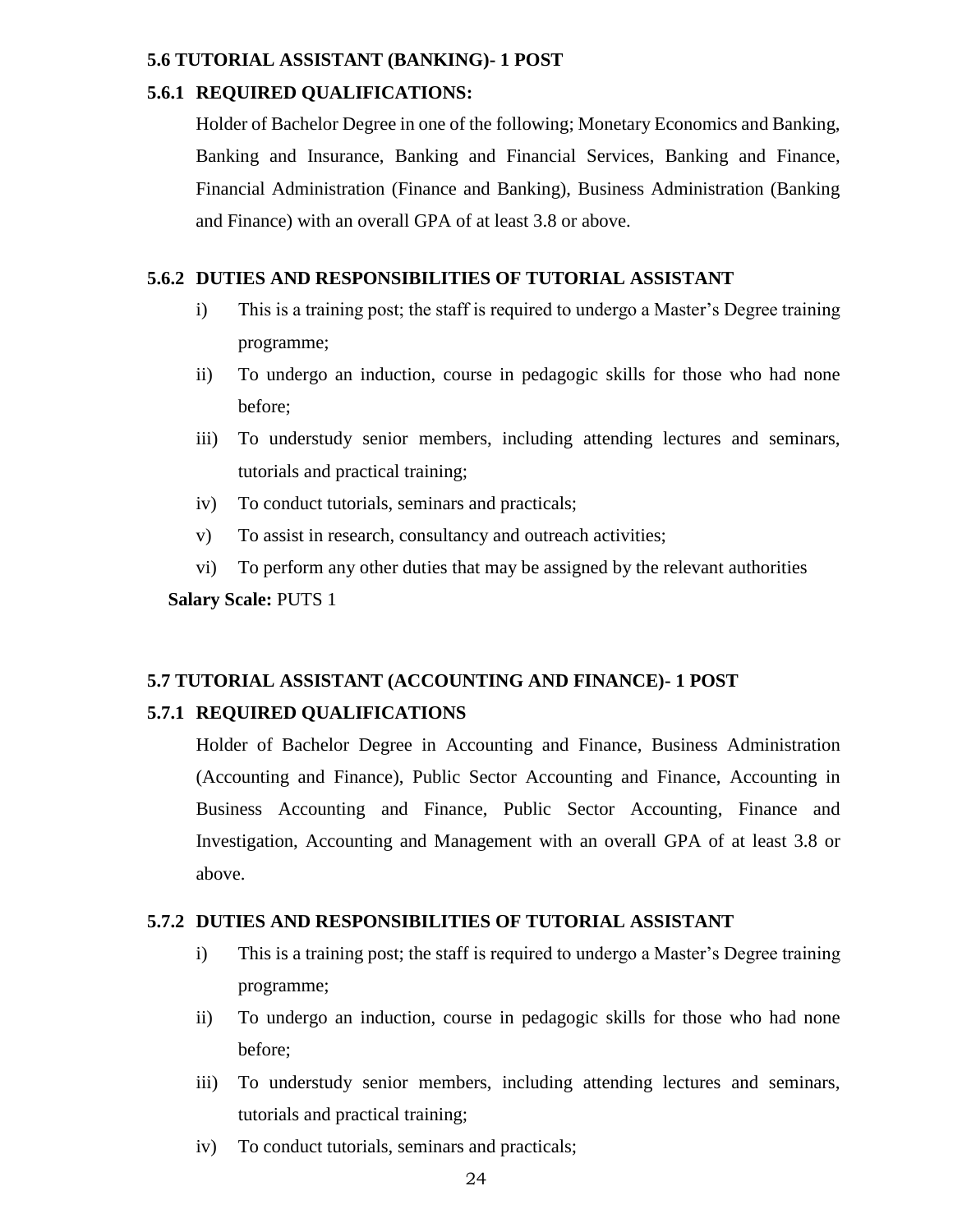- v) To assist in research, consultancy and outreach activities;
- vi) To perform any other duties that may be assigned by the relevant authorities

**Salary Scale:** PUTS 1

# **5.8 TUTORIAL ASSISTANT (INFORMATION AND COMMUNICATION TECHNOLOGY) – 1 POST**

#### **5.8.1 REQUIRED QUALIFICATIONS:**

Holder of Bachelor Degree in one of the following; Computer Science, Computer Engineering, Information Technology, Information Systems Management, Business Information Systems, Business Information Technology, Computer and Information Security, Computer Systems and Networks, Software Engineering, Electronic Science and Telecommunication or Telecommunication Engineering, with an overall GPA of at least 3.8 or above.

#### **5.8.2 DUTIES AND RESPONSIBILITIES OF TUTORIAL ASSISTANT**

- i) This is a training post; the staff is required to undergo a Master's Degree training programme;
- ii) To undergo an induction, course in pedagogic skills for those who had none before;
- iii) To understudy senior members, including attending lectures and seminars, tutorials and practical training;
- iv) To conduct tutorials, seminars and practicals;
- v) To assist in research, consultancy and outreach activities;
- vi) To perform any other duties that may be assigned by the relevant authorities

**Salary Scale** PUTS 1

#### **5.9 TUTORIAL ASSISTANT (MATHEMATICS) –1 POST**

#### **5.9.1 REQUIRED QUALIFICATIONS**

Holder of Bachelor Degree in one of the following; Mathematics, Education with Mathematics, Mathematics and Computer Science, Mathematics and Statistics with an overall GPA of at least 3.8 or above.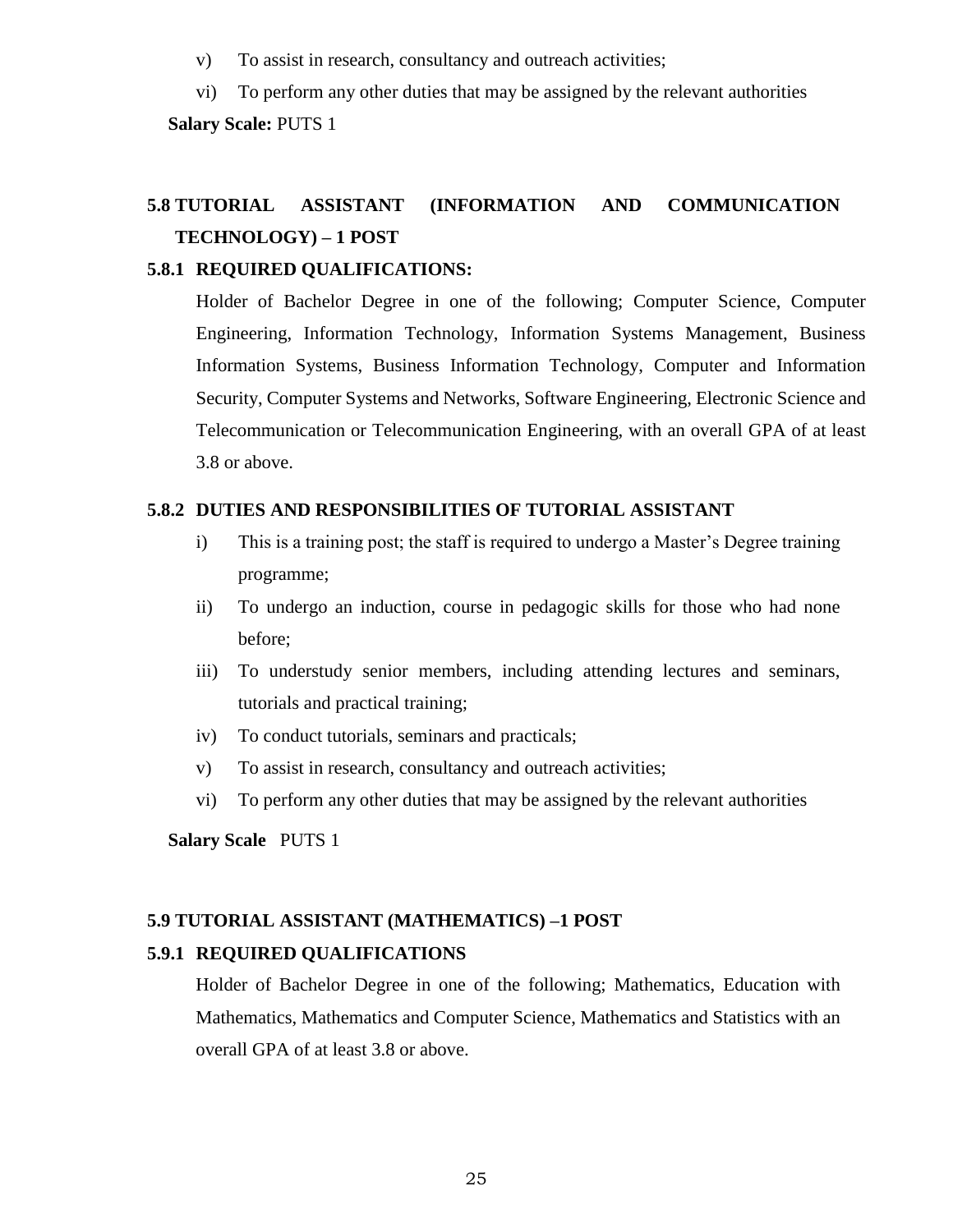#### **5.9.2 DUTIES AND RESPONSIBILITIES OF TUTORIAL ASSISTANT**

- i) This is a training post; the staff is required to undergo a Master's Degree training programme;
- ii) To undergo an induction, course in pedagogic skills for those who had none before;
- iii) To understudy senior members, including attending lectures and seminars, tutorials and practical training;
- iv) To conduct tutorials, seminars and practicals;
- v) To assist in research, consultancy and outreach activities;
- vi) To perform any other duties that may be assigned by the relevant authorities

**Salary Scale** PUTS 1

# **5.10 TUTORIAL ASSISTANT (GEOMATICS) - 2 POSTS**

#### **5.10.1REQUIRED QUALIFICATIONS**

Holder of Bachelor Degree in one of the following Geomatics, Geodetic Science or Land Surveying with an overall GPA of at least 3.8 or above.

#### **5.10.2DUTIES AND RESPONSIBILITIES OF TUTORIAL ASSISTANT**

- i) This is a training post; the staff is required to undergo a Master's Degree training programme;
- ii) To undergo an induction, course in pedagogic skills for those who had none before;
- iii) To understudy senior members, including attending lectures and seminars, tutorials and practical training;
- iv) To conduct tutorials, seminars and practicals;
- v) To assist in research, consultancy and outreach activities;
- vi) To perform any other duties that may be assigned by the relevant authorities

 **Salary Scale** PUTS 1

# **5.11 TUTORIAL ASSISTANT (ENVIRONMENTAL ENGINEERING) - 4 POSTS 5.11.1REQUIRED QUALIFICATIONS:**

Holder of Bachelor of Science in one of the following; Environmental Engineering, Environmental Laboratory Science and Technology, Municipal and Industrial Services Engineering with an overall GPA of at least 3.8 or above.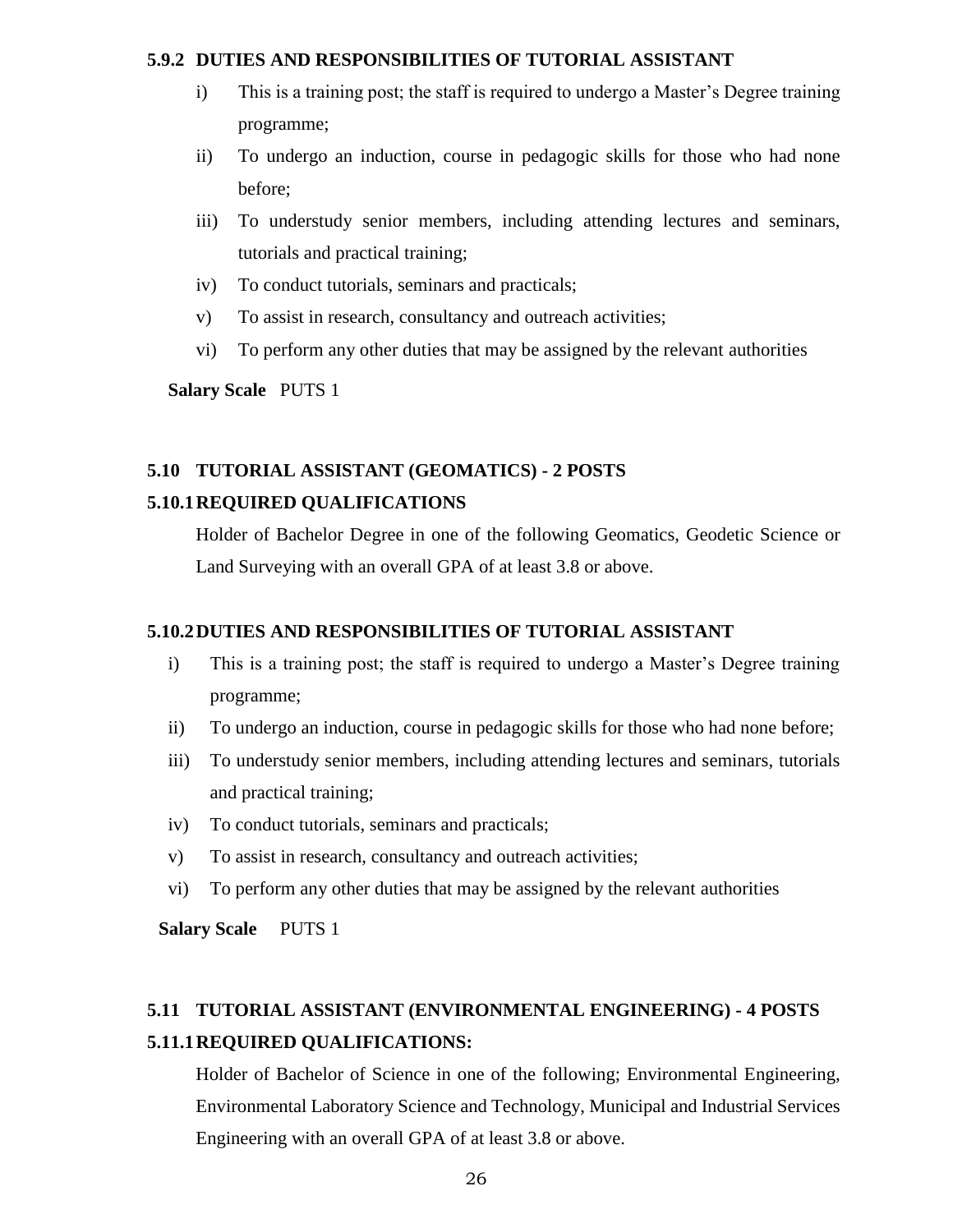# **5.11.2DUTIES AND RESPONSIBILITIES OF TUTORIAL ASSISTANT**

- i) This is a training post; the staff is required to undergo a Master's Degree training programme;
- ii) To undergo an induction, course in pedagogic skills for those who had none before;
- iii) To understudy senior members, including attending lectures and seminars, tutorials and practical training;
- iv) To conduct tutorials, seminars and practicals;
- v) To assist in research, consultancy and outreach activities;
- vi) To perform any other duties that may be assigned by the relevant authorities

#### **Salary Scale:** PUTS 1

# **5.12 TUTORIAL ASSISTANT (MICROBIOLOGY)- 1 POST**

# **5.12.1REQUIRED QUALIFICATIONS:**

Holder of Bachelor Degree in one of the following; Microbiology, Applied Microbiology with an overall GPA of at least 3.8 or above.

# **5.12.2DUTIES AND RESPONSIBILITIES OF TUTORIAL ASSISTANT**

- i) This is a training post; the staff is required to undergo a Master's Degree training programme;
- ii) To undergo an induction, course in pedagogic skills for those who had none before;
- iii) To understudy senior members, including attending lectures and seminars, tutorials and practical training;
- iv) To conduct tutorials, seminars and practicals;
- v) To assist in research, consultancy and outreach activities;
- vi) To perform any other duties that may be assigned by the relevant authorities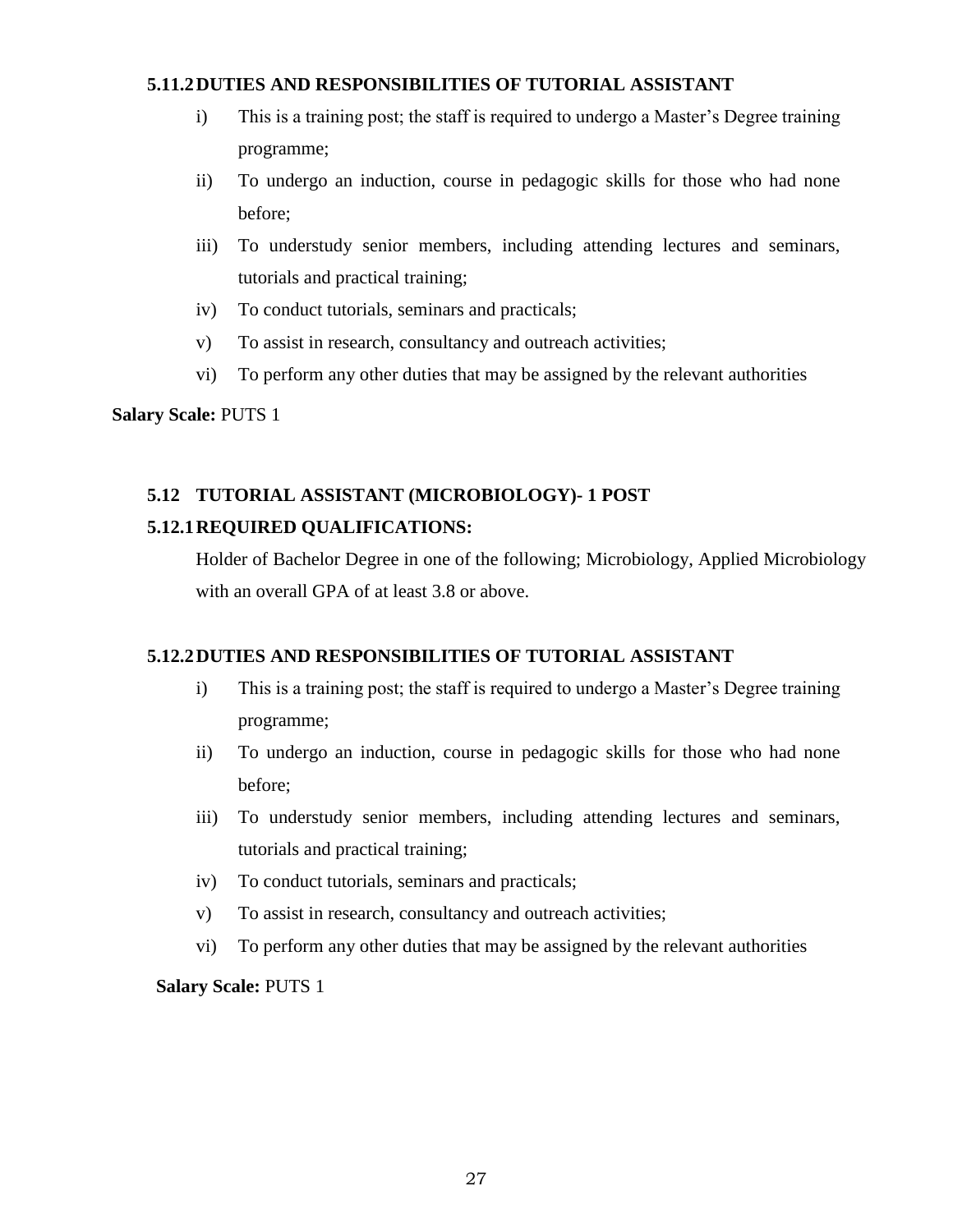# **5.13 TUTORIAL ASSISTANT (CIVIL ENGINEERING)-2 POSTS**

# **5.13.1REQUIRED QUALIFICATIONS:**

Holder of Bachelor Degree in Civil Engineering with an overall GPA of at least 3.8 or above

# **5.13.2DUTIES AND RESPONSIBILITIES OF TUTORIAL ASSISTANT**

- i) This is a training post; the staff is required to undergo a Master's Degree training programme;
- ii) To undergo an induction, course in pedagogic skills for those who had none before;
- iii) To understudy senior members, including attending lectures and seminars, tutorials and practical training;
- iv) To conduct tutorials, seminars and practicals;
- v) To assist in research, consultancy and outreach activities;
- vi) To perform any other duties that may be assigned by the relevant authorities

**Salary Scale:** PUTS 1

# **5.14 TUTORIAL ASSISTANT (MUNICIPAL AND INDUSTRIAL SERVICES ENGINEERING) - 1 POST**

# **5.14.1REQUIRED QUALIFICATIONS:**

Holder of Bachelor Degree in Municipal and Industrial Services Engineering with an overall GPA of at least 3.8 or above.

# **5.14.2DUTIES AND RESPONSIBILITIES OF TUTORIAL ASSISTANT**

- i) This is a training post; the staff is required to undergo a Master's Degree training programme;
- ii) To undergo an induction, course in pedagogic skills for those who had none before;
- iii) To understudy senior members, including attending lectures and seminars, tutorials and practical training;
- iv) To conduct tutorials, seminars and practicals;
- v) To assist in research, consultancy and outreach activities;
- vi) To perform any other duties that may be assigned by the relevant authorities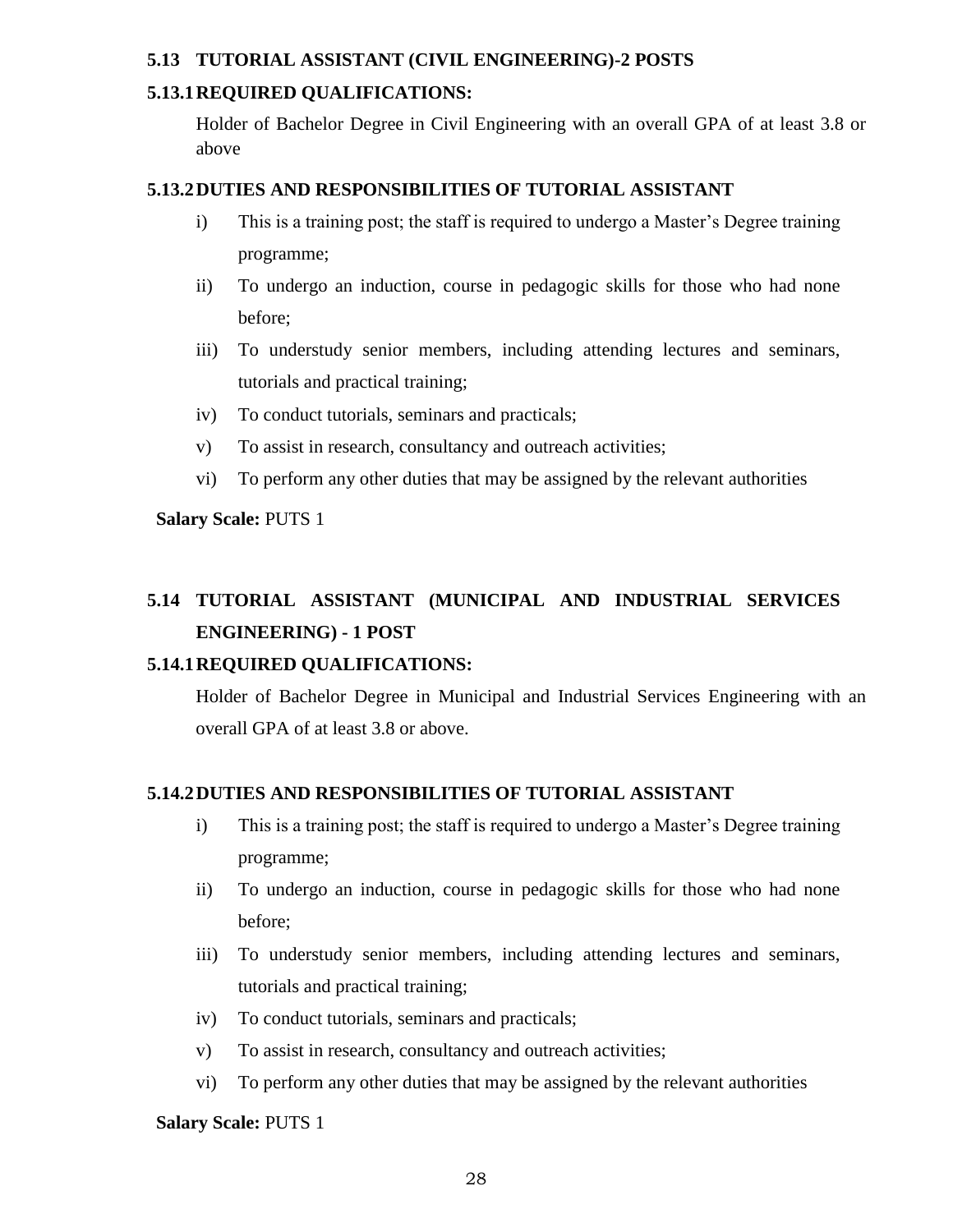# **5.15 TUTORIAL ASSISTANT (URBAN AND REGIONAL PLANNING) -2 POSTS 5.15.1REQUIRED QUALIFICATIONS**:

Holder of Bachelor's Degree in one of the following Urban and Regional Planning, Regional Development Planning, Housing Infrastructure Planning, Transportation Planning with a GPA of at least 3.8 or above.

#### **5.15.2DUTIES AND RESPONSIBILITIES OF TUTORIAL ASSISTANT**

- i) This is a training post; the staff is required to undergo a Master's Degree training programme;
- ii) To undergo an induction, course in pedagogic skills for those who had none before;
- iii) To understudy senior members, including attending lectures and seminars, tutorials and practical training;
- iv) To conduct tutorials, seminars and practicals;
- v) To assist in research, consultancy and outreach activities;
- vi) To perform any other duties that may be assigned by the relevant authorities

# **Salary Scale:** PUTS 1

# **5.16 TUTORIAL ASSISTANT (ECONOMICS) - 1 POST 5.16.1REQUIRED QUALIFICATIONS**:

Holder of Bachelor's Degree in one of the following Economics, Statistics, Economics of Development, International Economics and Trade, Business Economics with a GPA of at least 3.8 or above.

# **5.16.2DUTIES AND RESPONSIBILITIES OF TUTORIAL ASSISTANT**

- i) This is a training post; the staff is required to undergo a Master's Degree training programme;
- ii) To undergo an induction, course in pedagogic skills for those who had none before;
- iii) To understudy senior members, including attending lectures and seminars, tutorials and practical training;
- iv) To conduct tutorials, seminars and practicals;
- v) To assist in research, consultancy and outreach activities;
- vi) To perform any other duties that may be assigned by the relevant authorities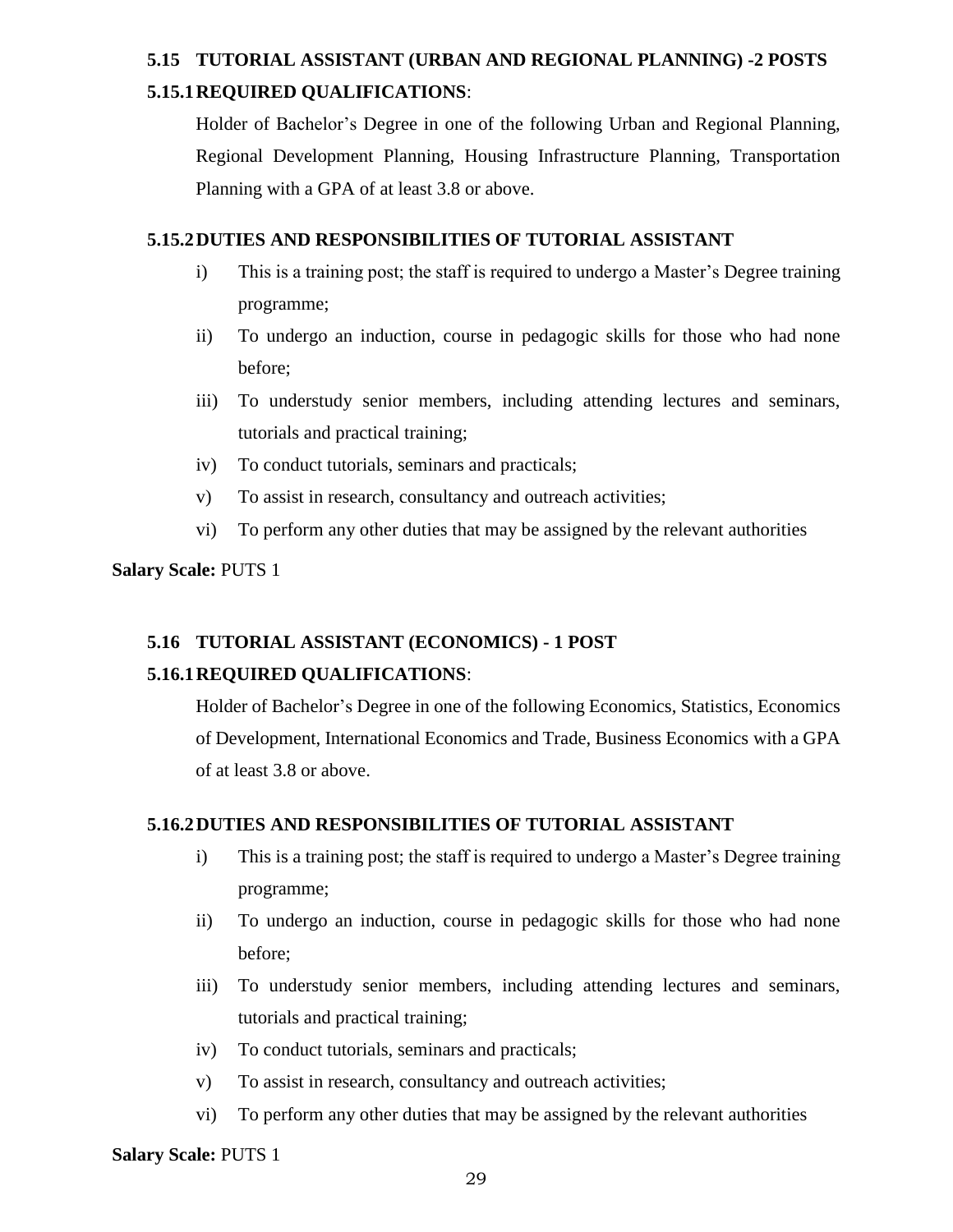# **5.17 TUTORIAL ASSISTANT (COMMUNITY DEVELOPMENT)- 1 POST 5.17.1REQUIRED QUALIFICATIONS**

Holder of Bachelor's Degree in Community Development, Public Administration, Sociology and Rural Development Planning with a GPA of at least 3.8 or above.

# **5.17.2DUTIES AND RESPONSIBILITIES OF TUTORIAL ASSISTANT**

- i) This is a training post; the staff is required to undergo a Master's Degree training programme;
- ii) To undergo an induction course in pedagogic skills for those who had none before;
- iii) To understudy senior members, including attending lectures and seminars, tutorials and practical training;
- iv) To conduct tutorials, seminars and practicals;
- v) To assist in research, consultancy and outreach activities;
- vi) To perform any other duties that may be assigned by the relevant authorities

#### **Salary Scale:** PUTS 1

#### **6.0 ASSISTANT LIBRARY TRAINEE (5 POSTS)**

# **6.1 REQUIRED QUALIFICATIONS**

Holder of Bachelor Degree in Library and Information Science, Library and Information Management, Information and Records Management, Library and Information Management, Information Studies, Library and Information Services, from a recognized University, with a GPA of at least 3.8 or above.

#### **6.2 DUTIES AND RESPONSIBILITIES OF ASSISTANT LIBRARY TRAINEE**

- i) This is a training post; the staff is required to undergo a Master Degree training programme;
- ii) To undergo an induction course in pedagogic skills for those who had none before;
- iii) To understudy senior members, including attending lectures and seminars, tutorials and practical training;
- iv) To conduct tutorials, seminars and practicals;
- v) To assist in research, consultancy and outreach activities;
- vi) To perform any other duties that may be assigned by the relevant authorities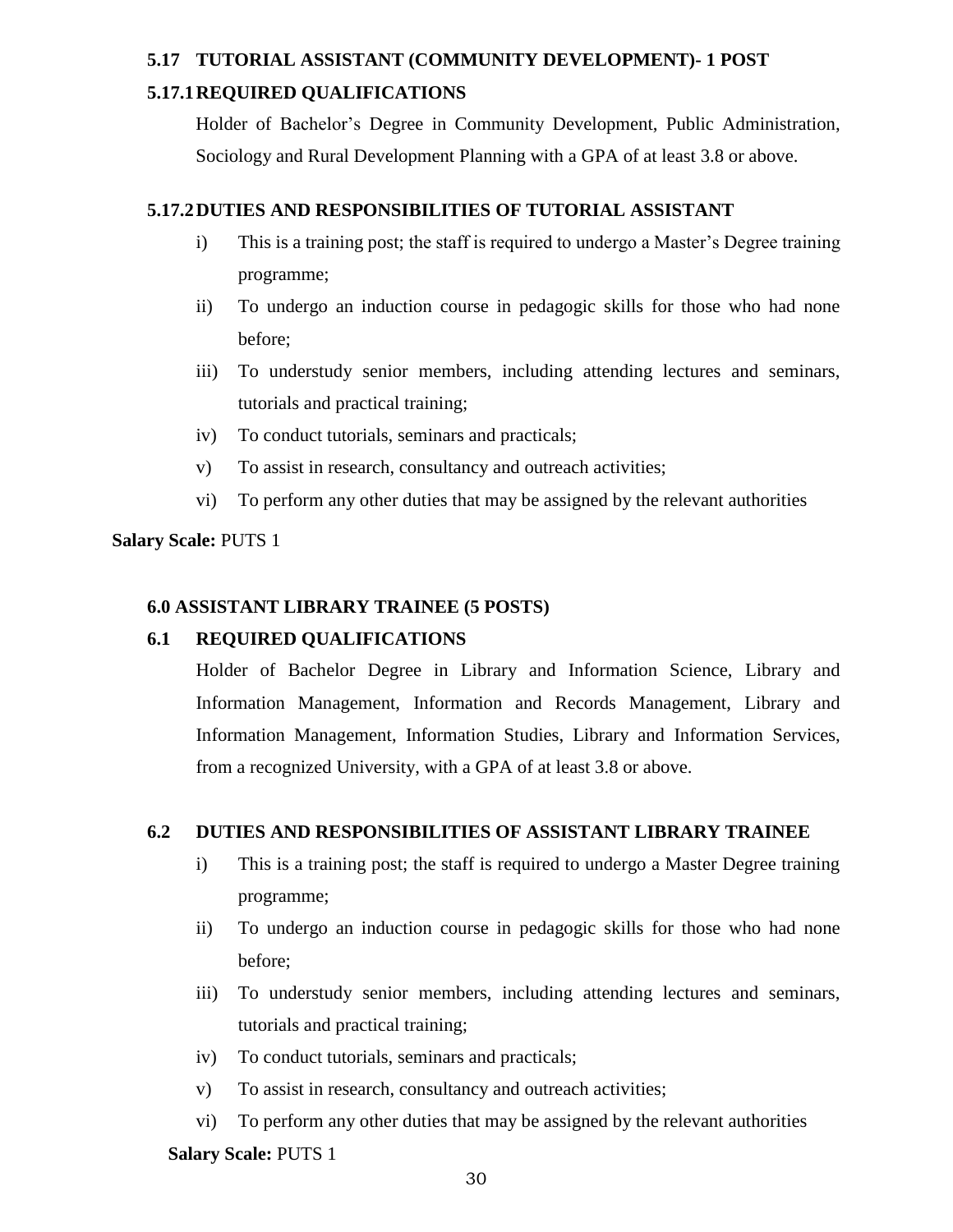#### **7.0 LABORATORY ENGINEER/ SCIENTIST II**

# **7.1 LABORATORY ENGINEER/ SCIENTIST II (ENVIRONMENTAL LABORATORY SCIENCE AND TECHNOLOGY) - 3 POSTS**

#### **7.1.1 REQUIRED QUALIFICATIONS**

Holder of Bachelor Degree/Advanced Diploma in Environmental Laboratory Science and Technology from a recognized Institution plus ICT skills;

# **7.1.2 DUTIES AND RESPONSIBILITIES OF LABORATORY ENGINEER/ SCIENTIST II**

- i) To assist in planning and designing students' practicals/projects;
- ii) To assist in consultancy, research and development
- iii) To assist in maintenance of laboratory equipment and facilities; and,
- iv) To perform any other related duties as may be assigned by the relevant authorities.

#### **Salary Scale;** PUSS 4

# **7.2 LABORATORY ENGINEER/SCIENTIST II (MUNICIPAL AND INDUSTRIAL SERVICES ENGINEERING) – 2 POSTS**

# **7.2.1 REQUIRED QUALIFICATIONS**

Holder of Bachelor Degree/Advanced Diploma in Municipal and Industrial Services Engineering from a recognized Institution plus ICT skills;

# **7.2.2 DUTIES AND RESPONSIBILITIES OF LABORATORY ENGINEER/ SCIENTIST II**

- i) To assist in planning and designing students' practicals/ projects;
- ii) To assist in consultancy, research and development;
- iii) To assist in maintenance of laboratory equipment and facilities; and,
- iv) To perform any other related duties as may be assigned by the relevant authorities.

# **7.3 LABORATORY ENGINEER/ SCIENTIST II (WATER LABORATORY TECHNOLOGY) - 1 POST**

# **7.3.1 REQUIRED QUALIFICATIONS**

Holder of Bachelor Degree/Advanced Diploma in Water Laboratory Technology from a recognized Institution plus ICT skills;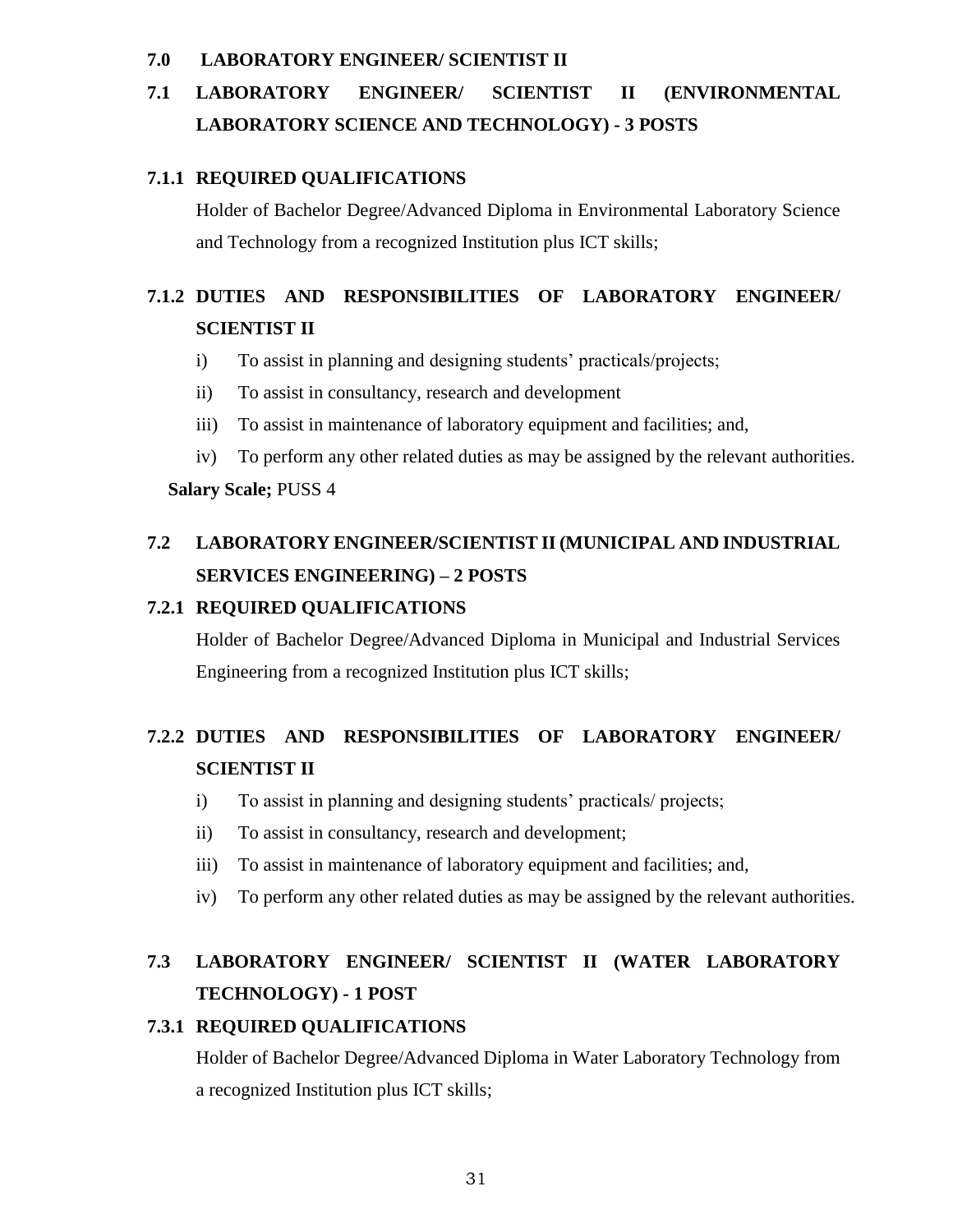# **7.3.2 DUTIES AND RESPONSIBILITIES OF LABORATORY ENGINEER/ SCIENTIST II**

- i) To assist in planning and designing students' practicals/projects;
- ii) To assist in consultancy, research and development;
- iii) To assist in maintenance of laboratory equipment and facilities; and,
- iv) To perform any other related duties as may be assigned by the relevant authorities. **Salary Scale;** PUSS 4

#### **8.0 INSTRUCTOR II**

# **8.1 INSTRUCTOR II (ASSISTANT TO ACADEMICIANS)- ENGINEERING- 1 POST**

#### **8.1.1 REQUIRED QUALIFICATIONS**

Holder of Bachelor Degree in one of the following; Civil Engineering, Geotechnical (Soil) Engineering and must be registered by Engineers Registration Board (ERB)

# **8.1.2 DUTIES AND RESPONSIBILITIES OF INSTRUCTOR II (ASSISTANT TO ACADEMICIANS)**

- i) To assist in instructing undergraduate students under close supervision;
- ii) To assist in preparing materials for practical exercises;
- iii) To assist in carrying out consultancy and service jobs; and,
- iv) To perform any other related duties as may be assigned by the relevant authorities

#### **Salary Scale;** PUSS 4

# **8.2 INSTRUCTOR II(ASSISTANT TO ACADEMICIANS)-ARCHITECTURE - 1 POST**

Holder of Bachelor Degree in Architecture and must be registered by Architects and Quantity Registration Board (AQRB).

# **8.2.1 DUTIES AND RESPONSIBILITIES OF INSTRUCTOR II (ASSISTANT TO ACADEMICIANS)**

- i) To assist in instructing undergraduate students under close supervision;
- ii) To assist in preparing materials for practical exercises;
- iii) To assist in carrying out consultancy and service jobs; and,
- iv) To perform any other related duties as may be assigned by the relevant authorities.

#### **Salary Scale;** PUSS 4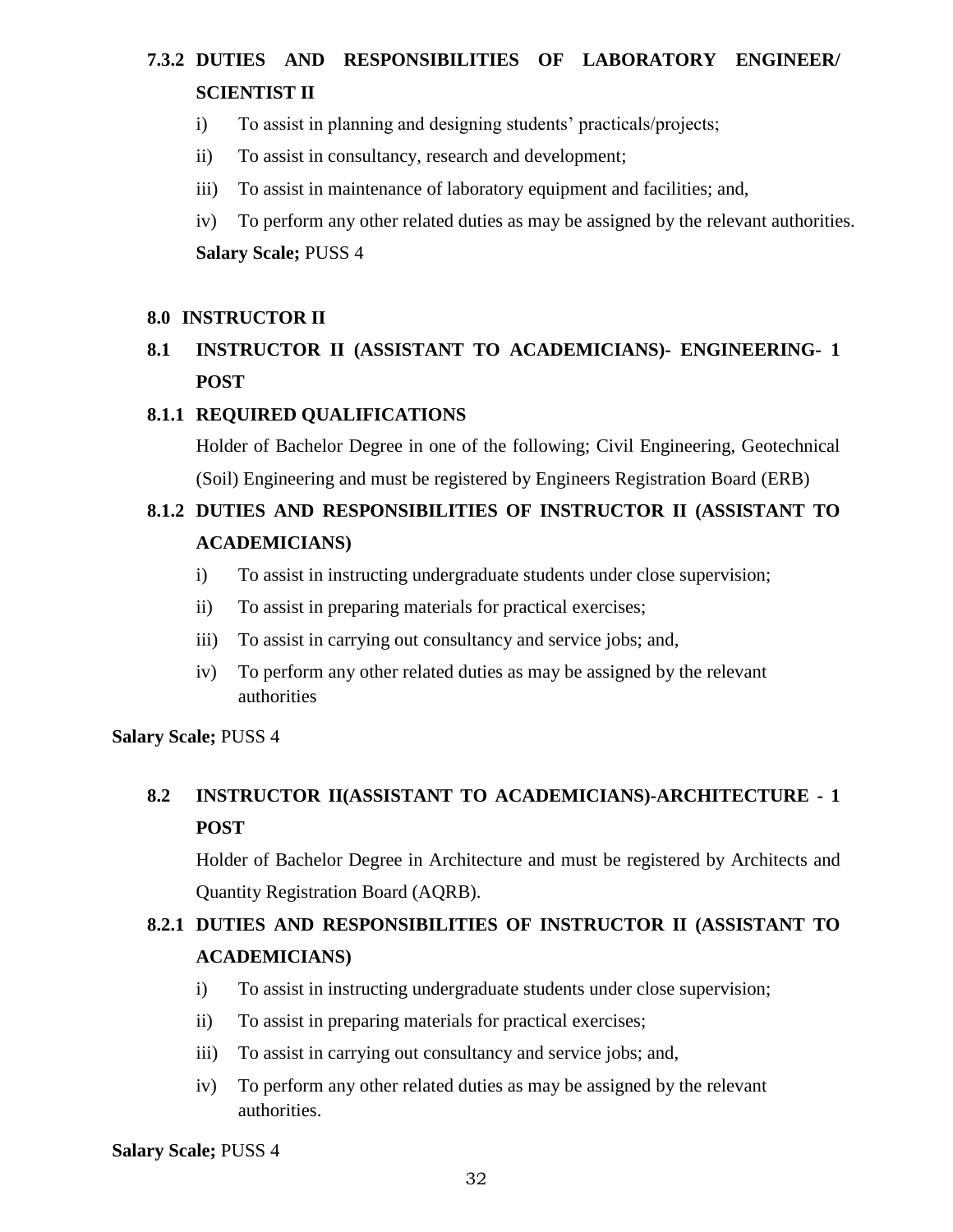# **8.3 INSTRUCTOR II (ASSISTANT TO ACADEMICIANS) - QUANTITY SURVEYING - 1 POST**

# **8.3.1 REQUIRED QUALIFICATIONS**

Holder of Bachelor Degree in Quantity Surveying and must be registered by Architects and Quantity Registration Board (AQRB).

# **8.3.2 DUTIES AND RESPONSIBILITIES OF INSTRUCTOR II (ASSISTANT TO ACADEMICIAN)**

- i) To assist in instructing undergraduate students under close supervision;
- ii) To assist in preparing materials for practical exercises;
- iii) To assist in carrying out consultancy and service jobs; and,
- iv) To perform any other related duties as may be assigned by the relevant authorities

**Salary Scale;** PUSS 4